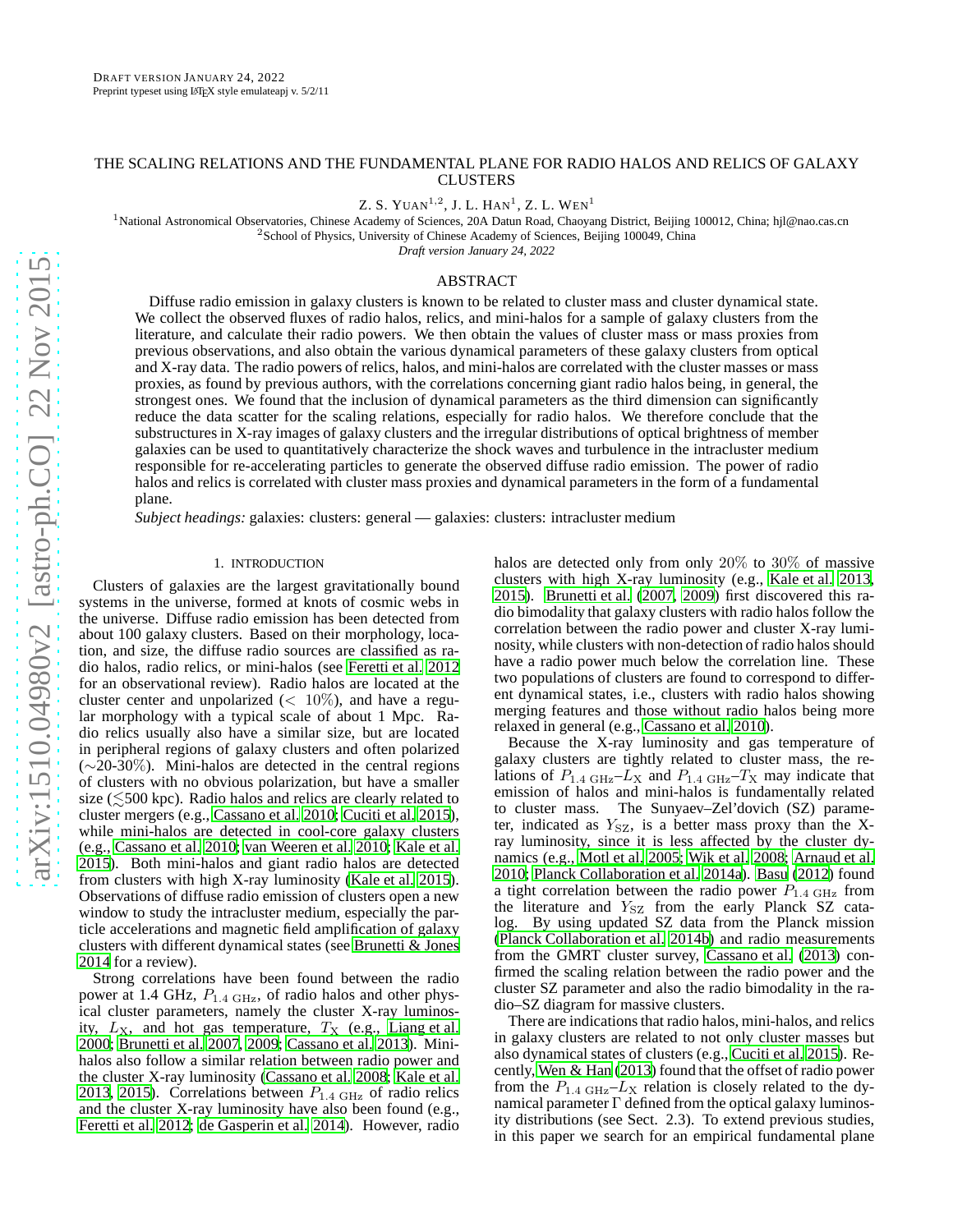among three sets of quantities: the synchrotron radio power of halos, relics, and mini-halos, the cluster mass represented by X-ray luminosity or estimated from gas mass and the SZ effect, and the cluster dynamical state obtained quantitatively from X-ray or optical data. In Sect.2, we calculate the observed radio power of halos, relics, and mini-halos at three frequencies, 1.4 GHz, 610 MHz, and 325 MHz, and collect the mass proxies of galaxy clusters,  $L_X$  and  $L_{500}$ , and also the SZ-estimated mass  $M_{500, SZ}$  and the mass  $M_{500}$  estimated from gas mass, and obtain the dynamical parameters,  $\Gamma$ ,  $c$ ,  $\omega$ , and  $P_3/P_0$ , for a large sample of galaxy clusters with detected radio halos, relics, and mini-halos. In Section 3, we compare the data scatter around different scaling relations and then search for the fundamental plane in the three-dimensional space of these parameters. Conclusions and discussions are presented in Section 4.

Throughout this paper, we assume a ΛCDM cosmology, taking  $H_0 = 100 h \text{ km s}^{-1} \text{ Mpc}^{-1}$ , with  $h = 0.7$ ,  $\Omega_m = 0.3$ , and  $\Omega_{\Lambda} = 0.7$ . Derived parameters in the literature have been scaled to this cosmology.

# 2. THREE SETS OF DATA FOR GALAXY CLUSTERS

In this section, we collect and rescale the values of radio flux and power in Table 1 and cluster mass and the cluster dynamical state for 75 galaxy clusters in Table 2 for further analyses.

### 2.1. *Radio Power of Radio Halos, Relics, and Mini-halos*

A large number of radio halos, relics, and mini-halos have been discovered and measured in recent decades through observations with VLA (e.g., [Giovannini & Feretti](#page-12-17) [2000;](#page-12-17) [van Weeren et al. 2011b\)](#page-13-3), GMRT (e.g., [Venturi et al.](#page-13-4) [2007;](#page-13-4) [Kale et al. 2015\)](#page-12-3), WSRT (e.g., [van Weeren et al. 2010;](#page-13-0) [Trasatti et al. 2015](#page-12-18)) and also ATCA (e.g., [Shimwell et al.](#page-12-19) [2014,](#page-12-19) [2015\)](#page-12-20). We have checked the radio images of radio halos, relics, and mini-halos in the literature and collected in Table 1 the radio flux  $S_{\nu}$  at frequencies within a few per cent around 1.4 GHz, 610 MHz, and 325 MHz; we have interpolated the flux at an intermediate frequency if measurements are available at higher and lower frequencies. To establish the reliable scaling relations, we include only the very firm detection of diffuse radio emission in galaxy clusters, and omit the questionable detections or flux estimates due to problematic point-source subtraction. We then calculate the radio power via

$$
P_{\nu} = 4\pi D_{\rm L}^2 \times S_{\nu} \times (1+z)^{1-a}, \tag{1}
$$

where  $D_{\rm L} = (1+z)c/H_0 \int_0^z \frac{dz'}{\sqrt{\Omega_m (1+z')^3 + \Omega_\Lambda}}$  is the luminosity distance of a cluster at a redshift of z,  $S_{\nu}$  is the radio flux at frequency  $\nu$ ,  $(1 + z)^{(1-a)}$  is the *k*-correction term as done by [Cassano et al.](#page-12-8) [\(2013\)](#page-12-8), and  $a$  is the spectral index of diffuse radio sources, which is assumed to be 1.3 in general.

### 2.2. *Mass Proxies and Mass Estimates for Galaxy Clusters*

The total X-ray luminosities,  $L_X$ , of galaxy clusters and the X-ray luminosities,  $L_{500}$ , within  $R_{500}$  are most often used as mass proxies for galaxy clusters. Here,  $R_{500}$  is the radius of a galaxy cluster within which the matter density of a cluster is 500 times of the critical density of the universe. In Table 2, we collect these two X-ray measurements for galaxy clusters with diffuse radio emission. The total X-ray luminosities of galaxy clusters,  $L_X$ , were derived from observations in the 0.1-2.4 keV band and taken from catalogs based on the *ROSAT* All-Sky Survey data (e.g., [Ebeling et al. 1996,](#page-12-21) [1998,](#page-12-22) [2000;](#page-12-23) Böhringer et al. 2000, [2004](#page-12-25)). The collected  $X$ ray luminosities within  $R_{500}$  of the clusters,  $L_{500}$ , are the values updated by using the new measurements from deep *Chandra* or *XMM-Newton* images from [Mantz et al. \(2010](#page-12-26)), [Cassano et al. \(2013\)](#page-12-8), and [Zhao et al.](#page-13-5) [\(2015\)](#page-13-5).

Masses of galaxy clusters can be estimated from the SZ measurements of the integrated Compton parameter  $Y_{SZ, 500}$ within  $R_{500}$  via

$$
Y_{\rm SZ, 500} = d_{\rm A}^2(z)Y = Q(\Omega_m(1+z)^3 + \Omega_\Lambda)^{1/3} M_{\rm SZ, 500}^{\kappa}, \tag{2}
$$

where  $d_A(z)$  is the angular diameter distance to clusters, Y is the integrated Compton parameter, and  $M_{SZ, 500}$  is the mass within  $R_{500}$  estimated from the SZ effect,  $\log Q = -0.19$ , and  $\kappa = 1.79$  [\(Planck Collaboration et al. 2014a\)](#page-12-14). Note that the  $Y_{\rm SZ, 500}$  and  $M_{\rm SZ, 500}$  are scaled by a power index  $\kappa =$ 1.79. The largest SZ-selected catalog to date is the all-sky Planck catalog of galaxy clusters, which contains 1653 clusters with redshifts up to  $z \sim 1$  [\(Planck Collaboration et al.](#page-12-27) [2015\)](#page-12-27). In this paper we take the mass estimates  $M_{SZ, 500}$  directly from [Planck Collaboration et al. \(2015](#page-12-27)) for galaxy clusters.

In the literature, cluster mass  $M_{500}$  has often been derived by using three X-ray proxies: average temperature  $T<sub>X</sub>$ , gas mass  $M_{\text{gas}}$ , and  $Y_{\text{X}} = T_{\text{X}} \times M_{\text{gas}}$  (e.g., [Vikhlinin et al. 2009](#page-13-6); [Zhao et al. 2015](#page-13-5)). Another mass estimate used in this paper as one of four independent mass proxies in Table 2 is the cluster mass derived from the observed gas mass. We take  $M_{500}$ from [Vikhlinin et al. \(2009\)](#page-13-6) and [Mantz et al.](#page-12-26) [\(2010\)](#page-12-26), obtained from the high-quality X-ray images and spectra of *Chandra* and *XMM* data. The systematic offset between the mass values in these two catalogs has been corrected according to [Wen & Han](#page-13-7) [\(2015\)](#page-13-7).

## 2.3. *Dynamical Parameters of Galaxy Clusters*

[Wen & Han \(2013\)](#page-13-2) developed a method to quantify dynamical states of galaxy clusters from optical photometric data. They smoothed the brightness distribution of member galaxies using a Gaussian kernel with a weight of optical luminosity, and then defined a dynamical parameter  $\Gamma$  from the asymmetry, the normalized model-fitting residual, and the ridgeflatness of the smoothed optical image. They obtained  $\Gamma$  values for 98 clusters with qualitatively known "relaxed" or "unrelaxed" dynamical states, and then also for 2092 rich clusters of  $M_{200} \geq 3.15 \times 10^{14} M_{\odot}$  in the cluster catalog of [Wen et al.](#page-13-8) [\(2012\)](#page-13-8). We quoted  $\Gamma$  in Table 2 from [Wen & Han](#page-13-2) [\(2013\)](#page-13-2) for 58 galaxy clusters with detected radio halos, relics, and mini-halos, and also calculated  $\Gamma$  values for the remaining 23 galaxy clusters that are not included in [Wen & Han \(2013\)](#page-13-2).

Dynamical parameters have also been derived quantitatively from X-ray images of clusters by previous authors, including the concentration parameter  $c$  (e.g., [Santos et al.](#page-12-28) [2008\)](#page-12-28), the centroid shift  $\omega$  (e.g., [Poole et al. 2006](#page-12-29)), and the power ratio  $P_3/P_0$  (e.g., [Buote & Tsai 1995;](#page-12-30) Böhringer et al. [2010;](#page-12-31) [Weißmann et al. 2013\)](#page-13-9). The concentration parameter  $c$  is defined as the ratio of the peak to the ambient surface brightness as

$$
c = \frac{S(R < 100\,\text{kpc})}{S(R < 500\,\text{kpc})}.\tag{3}
$$

The centroid shift  $\omega$  is defined as the standard deviation of the projected separation between the X-ray peak and the centroid in units of  $R_{\rm ap} = 500{\rm kpc}$ , which is computed in a series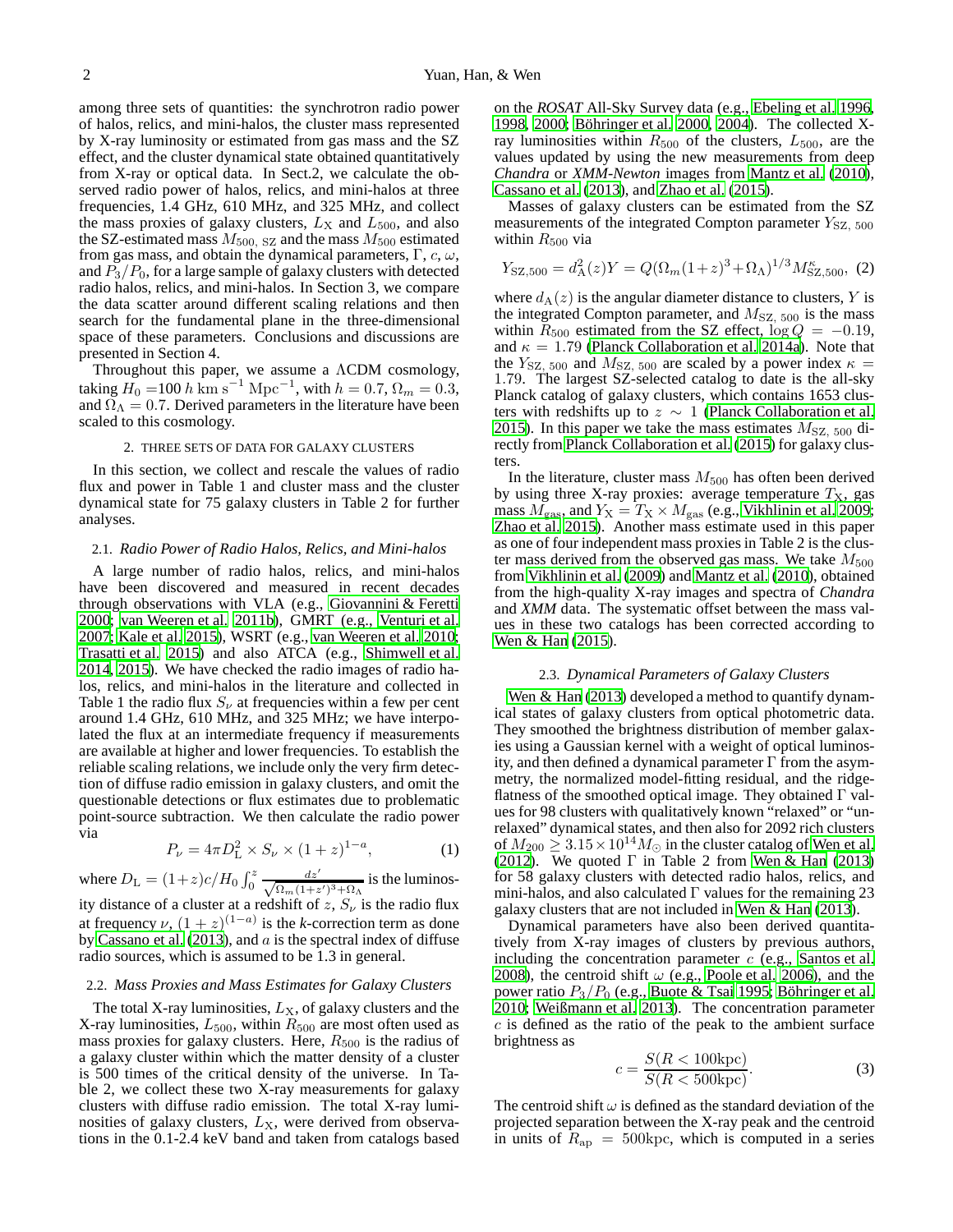| TABLE <sub>1</sub>                                                                   |
|--------------------------------------------------------------------------------------|
| Radio Flux and Power for Radio Halos. Relics. and Mini-halos from 75 galaxy clusters |

| Name                                           | $\boldsymbol{z}$             | Type                                                                           | Size                         | $S_{\rm 1.4~GHz}$                |                            |                                 |                          |                                                           | $S_{610 \text{ MHz}}$ $S_{325 \text{ MHz}}$ References $\log P_{1.4 \text{ GHz}}$ $\log P_{610 \text{ MHz}}$ $\log P_{325 \text{ MHz}}$ |                                     |
|------------------------------------------------|------------------------------|--------------------------------------------------------------------------------|------------------------------|----------------------------------|----------------------------|---------------------------------|--------------------------|-----------------------------------------------------------|-----------------------------------------------------------------------------------------------------------------------------------------|-------------------------------------|
| (1)                                            | (2)                          | (3)                                                                            | (4)                          | (5)                              | (6)                        | (7)                             | (8)                      | (9)                                                       | (10)                                                                                                                                    | (11)                                |
| A209<br>A399                                   | 0.2060 halo<br>0.0718 halo   |                                                                                | 7'<br>7'                     | $15.0 \pm 0.7$<br>$16\pm2$       | $24.0 \pm 3.6$<br>$\cdots$ | $\cdots$<br>$\ldots$            | $1/2/-$<br>$3/ -1 -$     | $0.24 + 0.02$<br>$-0.70 \pm 0.06$                         | $0.45 + 0.07$                                                                                                                           | $\cdots$                            |
| A520                                           | 0.1990 halo                  |                                                                                | 5.5'                         | $16.7 \pm 0.6$                   | $42 + 15$                  | $85 + 5$                        | 4/0/4                    | $0.26 \pm 0.02$                                           | $\ldots$<br>$0.66 \pm 0.19$                                                                                                             | $0.96 \pm 0.03$                     |
| A521                                           |                              | $0.2533$ halo(+relic) $5'$                                                     |                              | $6.4 + 0.6$                      | $15 + 4$                   | $90\pm7$                        | 5/6/6                    | $0.07 \pm 0.04$                                           | $0.44 \pm 0.13$                                                                                                                         | $1.22 \pm 0.04$                     |
| A545                                           | 0.1540 halo                  |                                                                                | 5.6'                         | $23\pm1$                         | $\ldots$                   | $\ldots$                        | $7/ -1 -$                | $0.15 \pm 0.02$                                           | $\ldots$                                                                                                                                | $\cdots$                            |
| A665                                           | 0.1819 halo                  |                                                                                | 10'                          | $43.1 \pm 2.2$                   | $\cdots$                   | $\cdots$                        | $8/ - / -$               | $0.58 \pm 0.02$                                           | $\ldots$                                                                                                                                |                                     |
| A697                                           | 0.2820 halo                  |                                                                                | 2.5'                         | $5.2 \pm 0.5$                    | $13.0 \pm 2.0$             | $47.3 \pm 2.7$                  | 9/2/10                   | $0.08 \pm 0.04$                                           | $0.48 \pm 0.07$                                                                                                                         | $1.04 \pm 0.03$                     |
| A746                                           |                              | $0.2320$ halo(+relic) $4'$                                                     |                              | $18\pm4$                         | $\cdots$                   | $\ldots$                        | $9/ - / -$               | $0.43 \pm 0.11$                                           | $\ldots$                                                                                                                                |                                     |
| A754                                           |                              | 0.0542 halo(+relic) $16'$                                                      |                              | $83\pm5^a$                       | $284 \pm 17$               | 722±41                          | 11/0/11                  | $-0.24 \pm 0.03$                                          | $0.29{\pm}0.03$                                                                                                                         | $0.70 \pm 0.03$                     |
| A773                                           | 0.2170 halo                  |                                                                                | $6^{\prime}$                 | $12.7 \pm 1.3$                   | $\cdots$                   | $\ldots$                        | $12/-/-$                 | $0.22 \pm 0.05$                                           | $\ldots$                                                                                                                                | $\ldots$                            |
| A1300                                          |                              | 0.3072 halo(+ $relic$ ) 4.8'                                                   |                              | $\ldots$                         | $\cdots$                   | $130 \pm 10$                    | $-/-1$                   | $\ldots$                                                  | $\cdots$                                                                                                                                | $1.56 \pm 0.03$                     |
| A1351                                          | 0.3224 halo                  |                                                                                | $3^{\prime}$                 | $32.4 \pm 4.0$                   | $\cdots$                   | $\cdots$                        | $13/-/-$                 | $1.01 \pm 0.06$                                           | $\cdots$                                                                                                                                | $\ldots$                            |
| A1689                                          | 0.1832 halo                  |                                                                                | 4'                           | $9.6 \pm 2.8^b$                  | $\cdots$                   | $\ldots$                        | $14/-/-$                 | $-0.06 \pm 0.15$                                          |                                                                                                                                         | $\ldots$                            |
| A1758N                                         | 0.2790 halo                  |                                                                                | $6^{\prime}$                 | $23 + 5$                         | $\cdots$                   | $155 \pm 12$                    | $1/ -1$                  | $0.72 \pm 0.11$                                           | $\cdots$                                                                                                                                | $1.55 \pm 0.03$                     |
| A1914                                          | $0.1712$ halo                |                                                                                | 7.5'                         | $64\pm3$                         | $\cdots$                   | $\ldots$                        | $7/ -1 -$                | $0.70 \pm 0.02$                                           | $\ldots$                                                                                                                                | $\ldots$                            |
| A1995                                          | 0.3186 halo                  |                                                                                | $3^{\prime}$<br>$5^{\prime}$ | $4.1 \pm 0.7$                    | $\cdots$                   | $\sim 100$                      | $15/ - / -$              | $0.10 \pm 0.08$                                           | $\ldots$                                                                                                                                | $\ldots$                            |
| A2069<br>A2163                                 | 0.1160 halo<br>0.2030 halo   |                                                                                | 11'                          | $\sim 100$<br>$155 \pm 2$        | $\cdots$<br>$411 + 5$      | $25 + 9$<br>$861 \pm 10$        | $-/-16$<br>17/0/18       | $\sim$ 100 $\mu$<br>$1.24 \pm 0.01$                       | $\cdots$<br>$1.67 \pm 0.01$                                                                                                             | $-0.07 \pm 0.19$<br>$1.99 \pm 0.01$ |
| A2218                                          | 0.1756 halo                  |                                                                                | $2^{\prime}$                 | $4.7 \pm 0.1$                    | $\cdots$                   | $\ldots$                        | $8/ - / -$               | $-0.41 \pm 0.01$                                          | $\ldots$                                                                                                                                |                                     |
| A2219                                          | 0.2256 halo                  |                                                                                | 8'                           | $81\pm4$                         | $\cdots$                   | $\ldots$                        | $7/ -1 -$                | $1.06 \pm 0.02$                                           | $\ldots$                                                                                                                                | $\ldots$<br>$\ldots$                |
| A2255                                          |                              | $0.0806$ halo(+relic) $10'$                                                    |                              | $56 + 3$                         | $194 \pm 10$               | 496±7                           | 19/ 0/20                 | $-0.06 \pm 0.02$                                          | $0.48 + 0.02$                                                                                                                           | $0.89 + 0.01$                       |
| A2256                                          |                              | 0.0581 halo(+relic) $12'$                                                      |                              | $103.4 \pm 1.1$                  | $322 \pm 3$                | 760±70                          | 21/0/22                  | $-0.08 \pm 0.01$                                          | $0.41 \pm 0.01$                                                                                                                         | $0.78 + 0.04$                       |
| A2319                                          | 0.0557 halo                  |                                                                                | 16'                          | $240 \pm 10$                     | $\sim 100$                 | $\sim 100$                      | $23/-/-$                 | $0.24 \pm 0.02$                                           | $\cdots$                                                                                                                                | $\cdots$                            |
| A2744                                          |                              | $0.3080$ halo(+relic) $7'$                                                     |                              | $57 + 3$                         | $153 + 8$                  | $323 \pm 26$                    | 1/0/1                    | $1.21 \pm 0.02$                                           | $1.64 \pm 0.02$                                                                                                                         | $1.96 \pm 0.04$                     |
| A3562                                          | 0.0490 halo                  |                                                                                | $5^{\prime}$                 | $20 + 2$                         | $90\pm9$                   | $195 \pm 39$                    | 24/25/25                 | $-0.95 \pm 0.05$                                          | $-0.30 \pm 0.05$                                                                                                                        | $0.04 \pm 0.10$                     |
| <b>Bullet</b>                                  | 0.2960 halo                  |                                                                                | $8^\prime$                   | $56.4 \pm 2.3$                   | $\sim$                     | $\sim$ $\sim$                   | $26/ - -$                | $1.16 \pm 0.02$                                           | $\ldots$                                                                                                                                | $\ldots$                            |
| $CL0016+16$                                    | 0.5456 halo                  |                                                                                | 2.5'                         | $5.5 \pm 0.8$ <sup>c</sup>       | $\sim$                     | $\ldots$                        | $8/ - / -$               | $0.76 \pm 0.07$                                           | $\ldots$                                                                                                                                | $\ldots$                            |
| CL0217+70                                      | 0.0655 halo                  |                                                                                | 10'                          | $58.6 \pm 0.9$                   | $156 \pm 2$                | $326 \pm 30$                    | 27/ 0/27                 | $-0.22 \pm 0.05$                                          | $0.20 \pm 0.01$                                                                                                                         | $0.52 \pm 0.04$                     |
| CL1821+643                                     | 0.299                        | halo                                                                           | $4^{\prime}$                 | $14.3 \pm 0.7$                   | $33\pm2$                   | $62\pm4$                        | 0/0/28                   | $0.58 \pm 0.02$                                           | $0.94 \pm 0.03$                                                                                                                         | $1.22 \pm 0.03$                     |
| Coma                                           |                              | $0.0231$ halo(+relic) $30'$                                                    |                              | 530±50                           | $1200 \pm 300$             | 3180±30                         | 29/30/31                 | $-0.19 \pm 0.04$                                          | $0.16 \pm 0.12$                                                                                                                         | $0.58 \pm 0.01$                     |
| MACS J0553-3342 0.431                          |                              | halo                                                                           | $4^{\prime}$                 | $\cdots$                         | $\cdots$                   | $62\pm5$                        | $-/-/32$                 | $\ldots$                                                  | $\ldots$                                                                                                                                | $1.57 \pm 0.04$                     |
| MACS J0717+3745 0.5458 halo                    |                              |                                                                                | $4^{\prime}$                 | $118 + 5$                        | $162 \pm 0.23$             | $337.5 \pm 0.5$                 | $33/34/ -$               | $2.09 \pm 0.02$                                           | $2.23 \pm 0.01$                                                                                                                         | $2.55 \pm 0.01$                     |
| MACS J1752+4440 0.366                          |                              | halo(+ $relic$ ) 3.3'                                                          |                              | $\ldots$                         | $\ldots$                   | $164 \pm 13$                    | $-/-/32$                 | $\ddots$                                                  | $\cdots$                                                                                                                                | $1.84 \pm 0.04$                     |
| PLCK G171.9-40.7 0.270                         |                              | halo                                                                           | 5.5'                         | $18\pm2$                         | $\sim$                     | $\ldots$                        | $35/ - / -$              | $0.58 \pm 0.05$                                           | $\ldots$                                                                                                                                | $\cdots$                            |
| PLCK G287.0+32.9 0.39                          |                              | halo(+relic) $4'$                                                              |                              | $3.6 \pm 0.5^c$                  | $26\pm4^c$                 | $63 \pm 10^c$                   | 0/36/36                  | $0.24 \pm 0.06$                                           | $1.10 \pm 0.07$                                                                                                                         | $1.48 \pm 0.08$                     |
| RXC J0107+5408                                 | 0.1066 halo                  |                                                                                | 9.5'                         | $55 + 5$                         | $\sim 100$                 | $\sim$ $\sim$                   | $9/ - / -$               | $0.19 \pm 0.04$                                           | <b>Contract Contract</b>                                                                                                                | $\cdots$                            |
| RXC J1314-2515                                 |                              | $0.2439$ halo(+relic) $7'$                                                     |                              | $\sim 100$                       | $10.3 \pm 0.3$             | $40\pm3$                        | $-/2/1$                  | $\mathcal{L}_{\text{max}}$ and $\mathcal{L}_{\text{max}}$ | $0.24 \pm 0.01$                                                                                                                         | $0.83 \pm 0.03$                     |
| RXC J1514-1523<br>RXC J2003.5-2323 0.3173 halo | 0.2226 halo                  |                                                                                | 7'<br>$5^{\prime}$           | $10\pm2$<br>$35 + 2$             | $37 + 8$<br>$96.9 \pm 5.0$ | $102 + 9$<br>$235 \pm 12$       | 37/ 0/37<br>38/2/0       | $0.14 \pm 0.10$<br>$1.03 \pm 0.03$                        | $0.71 \pm 0.11$<br>$1.47 \pm 0.02$                                                                                                      | $1.15 \pm 0.04$<br>$1.85 \pm 0.02$  |
| Toothbrush                                     | 0.225                        | halo                                                                           | 9'                           | $35.9 \pm 2.6$                   |                            | $51.5 \pm 7.4$ 121.6 $\pm$ 13.5 | 39/39/39                 | $0.70 \pm 0.03$                                           | $0.86 \pm 0.07$                                                                                                                         | $1.23 \pm 0.05$                     |
| Z5247                                          | 0.229                        | halo(+relic) $4'$                                                              |                              | $2 \pm 0.3$                      | $7.9 \pm 1$                |                                 | $40/40/-$                | $-0.53 \pm 0.07$                                          | $0.06 \pm 0.06$                                                                                                                         |                                     |
|                                                |                              |                                                                                |                              |                                  |                            | $\cdots$                        |                          |                                                           |                                                                                                                                         |                                     |
| A115                                           |                              | 0.1971 relic $12.5'$ 14.7 $\pm$ 2.2 <sup>c</sup><br>0.2533 relic(+halo) $4.2'$ |                              |                                  |                            |                                 | $12/-/-$                 | $0.19{\pm}0.07$                                           |                                                                                                                                         |                                     |
| A521<br>A746                                   |                              | $0.2320$ relic(+halo) $5'$                                                     |                              | $15.0 \pm 0.8$<br>$24.5 \pm 2.0$ | $41.9 \pm 2.1$<br>$\cdots$ | $114\pm 6$<br>$\ldots$          | 41/2/1<br>$9/ - / -$     | $0.44 \pm 0.02$<br>$0.57 \pm 0.04$                        | $0.89 \pm 0.02$<br>$\ldots$                                                                                                             | $1.32 \pm 0.02$                     |
| A754                                           |                              | $0.0542$ relic(+halo) $13'$                                                    |                              | $6.0 \pm 0.3$                    | $31{\pm}2$                 | $106 + 5$                       | 11/0/11                  | $-1.38 \pm 0.02$                                          | $-0.67 \pm 0.03$                                                                                                                        | $\cdots$<br>$-0.14 \pm 0.02$        |
| A1240-N                                        | 0.1590 relic                 |                                                                                | $4^{\prime}$                 | $6.0 \pm 0.2$                    | $12.2 \pm 0.4$             | $21.0 \pm 0.8$                  | 42/ 0/42                 | $-0.40 \pm 0.01$                                          | $-0.09 \pm 0.01$                                                                                                                        | $0.14 \pm 0.02$                     |
| A1240-S                                        | 0.1590 relic                 |                                                                                | 7.5'                         | $10.1 \pm 0.4$                   | $18.2 \pm 0.7$             | $28.5 \pm 1.1$                  | 42/ 0/42                 | $-0.17 \pm 0.02$                                          | $0.08 \pm 0.02$                                                                                                                         | $0.28 + 0.02$                       |
| A1300                                          |                              | 0.3072 relic(+halo) $2.5'$                                                     |                              | $\ldots$                         | $\cdots$                   | $75 \pm 6$                      | $-/-1$                   | $\ldots$                                                  | $\ldots$                                                                                                                                | $1.32 \pm 0.04$                     |
| A1612                                          | 0.179 relic                  |                                                                                | 4.3'                         | $62.8 \pm 2.6$                   | $\cdots$                   | $\sim$                          | $9/ - / -$               | $0.73 \pm 0.02$                                           | $\ldots$                                                                                                                                | $\cdots$                            |
| A2061                                          | 0.0784 relic                 |                                                                                | 7.5'                         | $27.6 \pm 1.0$                   | $\ldots$                   | $\ldots$                        | $9/ - / -$               | $-0.39 \pm 0.02$                                          | $\ddots$                                                                                                                                | $\cdots$                            |
| A2255                                          |                              | $0.0806$ relic(+halo) $8'$                                                     |                              | $23 \pm 1$                       | $58 + 3$                   | $117 + 2$                       | 19/ 0/20                 | $-0.44 \pm 0.02$                                          | $-0.04 \pm 0.02$                                                                                                                        | $0.26 \pm 0.01$                     |
| A2256-G                                        |                              | $0.0581$ relic(+halo) $5'$                                                     |                              | $231.6 \pm 15.1$                 | 447±30                     | 735.7±45.8                      | 43/ 0/43                 | $0.27 \pm 0.03$                                           | $0.55 \pm 0.03$                                                                                                                         | $0.77 \pm 0.03$                     |
| A2256-H                                        |                              | $0.0581$ relic(+halo) $5'$                                                     |                              | $245.8 \pm 19.1$                 | 475±37                     | $781.3 \pm 64.3$                | 43/ 0/43                 | $0.29 \pm 0.04$                                           | $0.58 \pm 0.04$                                                                                                                         | $0.79 \pm 0.04$                     |
| A2345-E                                        | 0.1765 relic                 |                                                                                | 8.5'                         | $29.0 \pm 0.4$                   | $84\pm1$                   | $188 + 3$                       | 42/ 0/42                 | $0.38 \pm 0.01$                                           | $0.84 \pm 0.01$                                                                                                                         | $1.19 \pm 0.01$                     |
| A2345-W                                        | 0.1765 relic                 |                                                                                | 6.5'                         | $30.0 \pm 0.5$                   | $109 \pm 2$                | $291 \pm 4$                     | 42/ 0/42                 | $0.40 \pm 0.01$                                           | $0.96 \pm 0.01$                                                                                                                         | $1.38 \pm 0.01$                     |
| A2744                                          |                              | $0.3080$ relic(+halo)                                                          | $6^{\prime}$                 | $20 \pm 1$                       | $54 + 8$                   | $122 \pm 10$                    | 1/0/1                    | $0.75 \pm 0.02$                                           | $1.18 \pm 0.07$                                                                                                                         | $1.54 \pm 0.04$                     |
| A3365-E<br>A3365-W                             | 0.0926 relic<br>0.0926 relic |                                                                                | 5.5'<br>2.3'                 | $42.6 \pm 2.6$<br>$5.3 \pm 0.5$  | $\sim$                     | $\ldots$                        | $9/ - / -$<br>$9/ - / -$ | $-0.05 \pm 0.03$<br>$-0.95 \pm 0.01$                      | $\cdots$                                                                                                                                | $\ldots$                            |
| A3376-E                                        | 0.0456 relic                 |                                                                                | 16'                          | $122 \pm 10$                     | $\sim$<br>559±46           | $\ldots$<br>$1770 \pm 90$       | 44/ 0/44                 | $-0.23 \pm 0.04$                                          | $\ldots$<br>$0.43 \pm 0.04$                                                                                                             | $\ldots$<br>$0.93 \pm 0.02$         |
| A3376-W                                        | 0.0456 relic                 |                                                                                | 15'                          | $113 \pm 10$                     | $467 \pm 41$               | $1367 \pm 70$                   | 44/ 0/44                 | $-0.26 \pm 0.04$                                          | $0.35 \pm 0.04$                                                                                                                         | $0.82 \pm 0.02$                     |
| A3667-SE                                       | 0.0556 relic                 |                                                                                | 20'                          | $350 \pm 20$                     | $\ldots$                   | $\ldots$                        | $45/ - / -$              | $0.41 \pm 0.03$                                           | $\ldots$                                                                                                                                | $\ldots$                            |
| A3667-NW                                       | 0.0556 relic                 |                                                                                | 30'                          | 2470±170                         | $\ldots$                   | $\ldots$                        | $45/ - -$                | $1.25 \pm 0.03$                                           | $\ldots$                                                                                                                                | $\ldots$                            |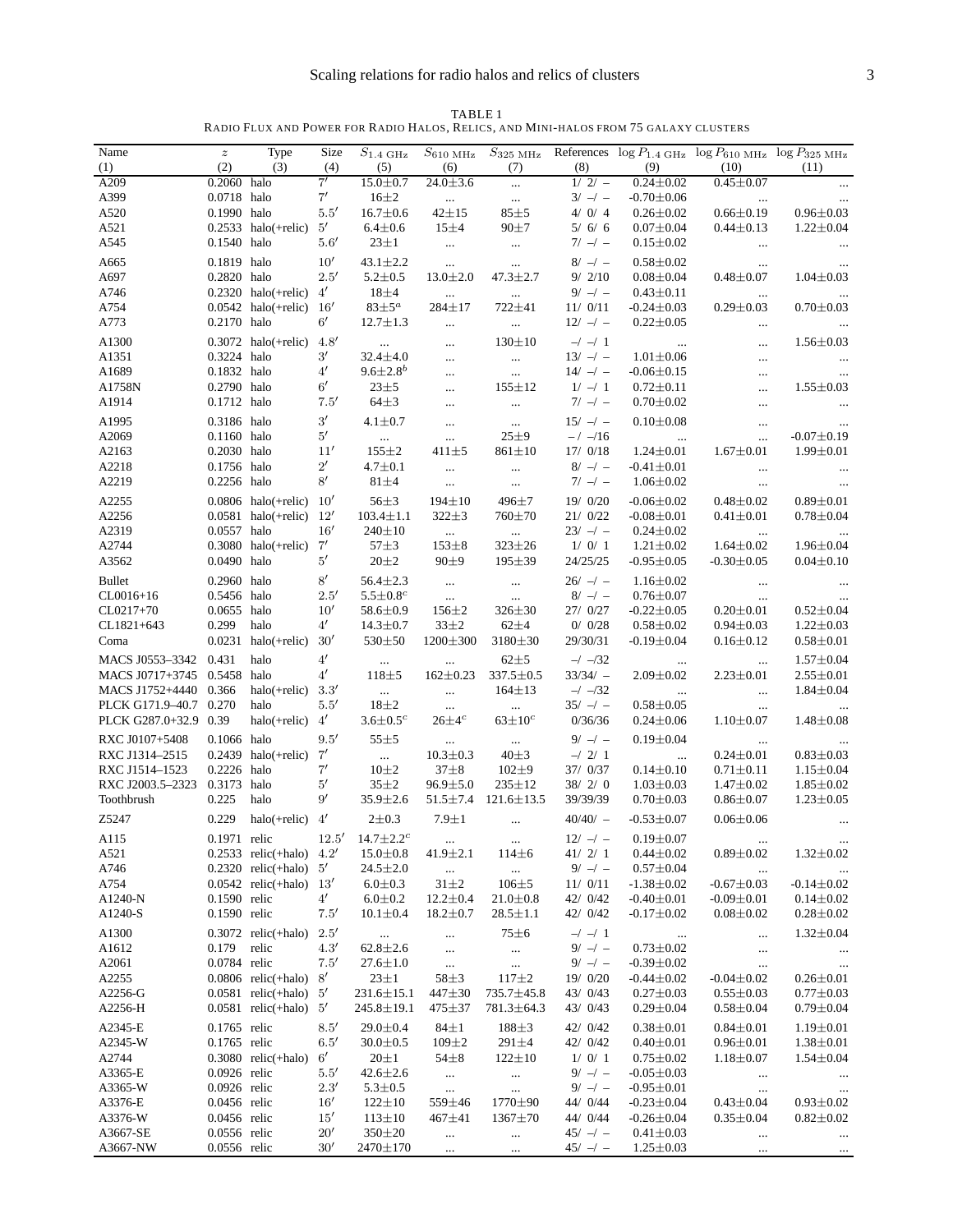TABLE 1 *continued*

| Name                     | $\boldsymbol{z}$ | Type                       | Size         |                         |                  |                  |              |                  | $S_{1.4 \text{ GHz}}$ $S_{610 \text{ MHz}}$ $S_{325 \text{ MHz}}$ References $\log P_{1.4 \text{ GHz}}$ $\log P_{610 \text{ MHz}}$ $\log P_{325 \text{ MHz}}$ |                 |
|--------------------------|------------------|----------------------------|--------------|-------------------------|------------------|------------------|--------------|------------------|---------------------------------------------------------------------------------------------------------------------------------------------------------------|-----------------|
| (1)                      | (2)              | (3)                        | (4)          | (5)                     | (6)              | (7)              | (8)          | (9)              | (10)                                                                                                                                                          | (11)            |
| CIZA J0649+1801          | 0.064 relic      |                            | 11'          | $\cdots$                | $321 \pm 46$     |                  | $-19/ -$     | $\ddotsc$        | $0.49 \pm 0.07$                                                                                                                                               | $\ldots$        |
| CIZA J2242+5301-N        |                  | 0.1921 relic(+halo) $9'$   |              | $144 \pm 15$            | $\ddotsc$        | $\cdots$         | $46/ -$      | $1.16 \pm 0.05$  | $\ldots$                                                                                                                                                      | $\ldots$        |
| CIZA J2242+5301-S        |                  | 0.1921 relic(+halo) $7.5'$ |              | $18 + 2$                | $\ddotsc$        |                  | $46/ -$      | $0.25 \pm 0.05$  |                                                                                                                                                               | $\cdots$        |
| Coma                     |                  | 0.0231 relic(+halo) $30'$  |              | $260 \pm 39^c$          | $\cdots$         |                  | $47/ -1 -$   | $-0.50 \pm 0.07$ |                                                                                                                                                               | $\ldots$        |
| El Gordo-NW              | 0.870 relic      |                            | $1^{\prime}$ | $7.0 \pm 0.5$           | $19\pm2$         | $\ddotsc$        | $0/48/$ -    | $1.33 \pm 0.03$  | $1.77 \pm 0.05$                                                                                                                                               | $\ddotsc$       |
| MACS J1752+4440-NE       | 0.366            | relic(+halo) $4'$          |              | $65.3 \pm 3.9$          | $\ddotsc$        | $410\pm33$       | $49/ -32$    | $1.44 \pm 0.03$  | $\dddotsc$                                                                                                                                                    | $2.23 \pm 0.04$ |
| MACS J1752+4440-SW 0.366 |                  | relic(+halo) $3'$          |              | $30.2 \pm 1.8$          | $\cdots$         | $163 \pm 13$     | $49/ - 32$   | $1.10 \pm 0.03$  | $\cdots$                                                                                                                                                      | $1.83 \pm 0.04$ |
| PLCK G287.0+32.9-NW 0.39 |                  | relic(+halo) $4.5'$        |              | $27\pm4$ <sup>c</sup>   | $110 \pm 11^{c}$ | $216 \pm 32^c$   | 0/36/36      | $1.12 \pm 0.07$  | $1.73 \pm 0.05$                                                                                                                                               | $2.02 \pm 0.07$ |
| PLCK G287.0+32.9-SE      | 0.39             | relic(+halo) $3.5'$        |              | $10\pm2^c$              | $50 \pm 5^c$     | $114 \pm 17^{c}$ | 0/36/36      | $0.68 \pm 0.10$  | $1.38 \pm 0.05$                                                                                                                                               | $1.60 \pm 0.07$ |
| PSZ1 G096.9+24.2-N       | 0.3              | relic                      | 3.3'         | $8.9 + 0.8$             | $\ddotsc$        |                  | $50/-/-$     | $0.38 \pm 0.21$  | $\cdots$                                                                                                                                                      | $\cdots$        |
| PSZ1 G096.9+24.2-S       | 0.3              | relic                      | 5.3'         | $18.3 \pm 1.9$          | $\ddotsc$        | $\cdots$         | $50/ - / -$  | $0.69 \pm 0.05$  | $\cdots$                                                                                                                                                      | $\cdots$        |
| RXC J1053+5452           | 0.0704 relic     |                            | 7.5'         | $15 + 2$                | $\cdots$         | $\cdots$         | $9/ - / -$   | $-0.75 \pm 0.06$ | $\cdots$                                                                                                                                                      | $\cdots$        |
| RXC J1314-2515-E         |                  | 0.2439 relic(+halo) $2.5'$ |              | $10.1 \pm 0.3$          | $28.0 \pm 1.4$   | $52 + 4$         | 51/2/1       | $0.23 \pm 0.01$  | $0.69 \pm 0.02$                                                                                                                                               | $0.94 \pm 0.03$ |
| RXC J1314-2515-W         |                  | 0.2439 relic(+halo) $4.5'$ |              | $20.2 \pm 0.5$          | $64.8 \pm 3.2$   | $137 + 11$       | 51/2/1       | $0.53 \pm 0.01$  | $1.04 \pm 0.02$                                                                                                                                               | $1.36 \pm 0.04$ |
| Toothbrush               | $0.225$ relic    |                            |              | $8.5'$ 319.5 $\pm$ 20.8 | 797±52           | 1600±100         | 39/39/59     | $1.65 \pm 0.03$  | $2.05 \pm 0.03$                                                                                                                                               | $2.35 \pm 0.03$ |
| Z5247                    |                  | $0.229$ relic(+halo) $3'$  |              | $3.1 \pm 0.2$           | $9.3 \pm 1.0$    | $23.1 \pm 2.5$   | 40/40/0      | $-0.34 \pm 0.03$ | $0.13 \pm 0.05$                                                                                                                                               | $0.53 \pm 0.05$ |
| ZwCl0008+5215-E          | 0.1032 relic     |                            | 12'          | $56.0 \pm 3.5$          | 230±25           | 545±59           | 52/52/0      | $0.17 + 0.03$    | $0.78 + 0.05$                                                                                                                                                 | $1.16 \pm 0.05$ |
| ZwCl0008+5215-W          | 0.1032 relic     |                            | 2.5'         | $11.0 \pm 1.2$          | $56 + 8$         | $89 + 13$        | 52/52/0      | $-0.54 \pm 0.05$ | $0.17 \pm 0.07$                                                                                                                                               | $0.37 \pm 0.07$ |
| ZwCl2341+0000-N          | 0.27             | relic                      | 1'           | $\ddotsc$               | $14\pm3$         | $18\pm4$         | $- / 53 / 0$ | $\cdots$         | $0.47 \pm 0.10$                                                                                                                                               | $0.58 \pm 0.11$ |
| ZwCl2341+0000-S          | 0.27             | relic                      | $5^{\prime}$ | $\cdots$                | $37 + 13$        | 58±20            | $-153/0$     | $\cdots$         | $0.89 \pm 0.19$                                                                                                                                               | $1.09 \pm 0.18$ |
| A478                     |                  | 0.088 mini-halo            | 3'           | $16.6 \pm 3$            | $\cdots$         | $\ddotsc$        | $54/ - / -$  | $-0.50 \pm 0.09$ | $\cdots$                                                                                                                                                      | $\cdots$        |
| A1835                    |                  | $0.2532$ mini-halo         | $2^{\prime}$ | $6.1 \pm 1.3$           | $\cdots$         | $\cdots$         | $54/ - / -$  | $0.05 \pm 0.10$  |                                                                                                                                                               | $\cdots$        |
| A2029                    |                  | $0.0765$ mini-halo         | $6^{\prime}$ | $19.5 \pm 2.5$          | $\cdots$         | $\cdots$         | $54/ - / -$  | $-0.56 \pm 0.06$ | $\cdots$                                                                                                                                                      | $\cdots$        |
| A2204                    |                  | 0.152 mini-halo            | 0.6'         | $8.6 + 0.9$             | $\cdots$         | $\cdots$         | $54/ - / -$  | $-0.29 \pm 0.05$ | $\ddotsc$                                                                                                                                                     | $\cdots$        |
| A2390                    | 0.228            | mini-halo                  | $2^{\prime}$ | $28.3 \pm 4.3$          | $\cdots$         |                  | $54/ - / -$  | $0.61 \pm 0.07$  | $\cdots$                                                                                                                                                      | $\cdots$        |
| A3444                    |                  | 0.254 mini-halo            | 0.5'         | $\ddotsc$               | $29.5 \pm 0.5$   | $\cdots$         | $-40/-$      | $\sim$           | $0.74 \pm 0.01$                                                                                                                                               | $\ldots$        |
| 2A0335                   |                  | $0.0347$ mini-halo         | 3.5'         | $21.1 \pm 2.1$          | $\ddotsc$        | $\cdots$         | $54/ - / -$  | $-1.23 \pm 0.05$ |                                                                                                                                                               | $\cdots$        |
| MS 1455+2232             |                  | 0.2578 mini-halo           | $2^{\prime}$ | $8.5 \pm 1.1$           | $\ddotsc$        |                  | $54/ - / -$  | $0.21 \pm 0.06$  |                                                                                                                                                               | $\cdots$        |
| Ophiuchus                |                  | 0.028 mini-halo            | 15'          | $83.4 \pm 6.6$          | $\ddotsc$        | $\cdots$         | $54/ - / -$  | $-0.83 \pm 0.04$ |                                                                                                                                                               | $\cdots$        |
| Perseus                  |                  | $0.0179$ mini-halo         | 12'          | 3020±153                | $\cdots$         |                  | $54/ - / -$  | $0.34 \pm 0.02$  |                                                                                                                                                               | $\cdots$        |
| Phoenix                  |                  | 0.596 mini-halo            | 1'           | $\ddotsc$               | $17 + 5$         | $\cdots$         | $-155/ -$    | $\cdots$         | $1.34 \pm 0.15$                                                                                                                                               | $\cdots$        |
| <b>RBS797</b>            | 0.35             | mini-halo                  | $1^{\prime}$ | $5.2 \pm 0.6$           | $\ddotsc$        | $\ddotsc$        | $54/ - / -$  | $0.29 \pm 0.05$  | $\ddotsc$                                                                                                                                                     | $\ddotsc$       |
| RXC J1504-0248           |                  | $0.2153$ mini-halo         | $1^{\prime}$ | $20.0 \pm 1.0$          | $59 + 3$         | $121 \pm 6$      | 54/40/56     | $0.41 \pm 0.02$  | $0.88 + 0.02$                                                                                                                                                 | $1.19 \pm 0.02$ |
| RXC J1532+3021           |                  | $0.3621$ mini-halo         | 0.7'         | $7.5 \pm 0.4$           | $16\pm1$         | 33.5±4.4         | 54/54/54     | $0.49 \pm 0.02$  | $0.81 \pm 0.03$                                                                                                                                               | $1.14 \pm 0.06$ |
| RX J1347-1145            |                  | $0.4516$ mini-halo         | $2^{\prime}$ | $34.1 \pm 2.3$          | $\ddots$         | $\cdots$         | $54/ -$      | $1.36 \pm 0.03$  | $\ldots$                                                                                                                                                      | $\cdots$        |
| RX J1720+2638            |                  | $0.1644$ mini-halo         | 1.5'         | $68 + 5$                | $170 + 12$       | $365 + 58$       | 57/57/57     | $0.69 \pm 0.03$  | $1.08 \pm 0.03$                                                                                                                                               | $1.41 \pm 0.08$ |
| RX J2129+0005            |                  | 0.235 mini-halo            | $1^{\prime}$ | $2.4 \pm 0.4^c$         | $8\pm1$          | $\ddotsc$        | $40/40/ -$   | $-0.43 \pm 0.08$ | $0.09 \pm 0.06$                                                                                                                                               | $\ldots$        |
| S780                     |                  | 0.236 mini-halo            | 0.5'         | $\cdots$                | 35±9             | $\ddotsc$        | $-40/-$      | $\cdots$         | $0.74 \pm 0.13$                                                                                                                                               | $\cdots$        |
| Z3146                    |                  | 0.290 mini-halo            | $1^{\prime}$ | $5.2{\pm}0.8^c$         |                  |                  | $54/ - / -$  | $0.11 \pm 0.07$  |                                                                                                                                                               |                 |
|                          |                  |                            |              |                         | $\ddotsc$        | $\cdots$         |              |                  | $\cdots$                                                                                                                                                      | $\cdots$        |

Notes: Columns: (1) cluster name; (2) redshift; (3) type of diffuse radio emission—halos, relics, or mini-halos. Known "radio Phoenix" looks like it is from a radio galaxy and is not included in this table; (4) angular size; (5)–(7) flux of halos, relics, and mini-halos at 1.4 GHz, 610 MHz, and 325 MHz, all in mJy; (8) reference numbers of these radio fluxes; (9)–(11) radio power (in 10<sup>24</sup> W/Hz) at these three frequencies after the *k*-correction. Notes for some measurements are:

<sup>a</sup> Caculated from fluxes of whole emission region minus relic region.

 $\sp{b}$  Estimated from flux at a nearby frequency.

 $c$  Uncertainty assumed to be 15%.

References. 0—estimated by us based on measurements available at other frequencies; 1[—Venturi et al. \(2013\)](#page-13-10); 2[—Venturi et al.](#page-13-11) [\(2008](#page-13-11)); 3[—Murgia et al. \(2010](#page-12-32)); 4[—Vacca et al. \(2014\)](#page-12-33); 5[—Dallacasa et al. \(2009](#page-12-34)); 6[—Brunetti et al. \(2008\)](#page-12-35); 7[—Bacchi et al. \(2003](#page-12-36)); 8[—Giovannini & Feretti \(2000\)](#page-12-17); 9[—van Weeren et al.](#page-13-3) [\(2011b](#page-13-3)); 10[—Macario et al. \(2010](#page-12-37)); 11[—Macario et al. \(2011](#page-12-38)); 12[—Govoni et al. \(2001](#page-12-39)); 13[—Giacintucci et al. \(2009b](#page-12-40)); 14[—Vacca et al. \(2011](#page-12-41)); 15[—Giovannini et al. \(2009\)](#page-12-42); 16[—Drabent et al. \(2015\)](#page-12-43); 17[—Feretti et al. \(2001\)](#page-12-44); 18[—Feretti et al. \(2004](#page-12-45)); 19[—Govoni et](#page-12-46) al. [\(2005\)](#page-12-46); 20[—Pizzo & de Bruyn](#page-12-47) [\(2009](#page-12-47)); 21[—Clarke & Ensslin \(2006](#page-12-48)); 22[—Brentjens \(2008\)](#page-12-49); 23[—Storm et al. \(2015\)](#page-12-50); 24[—Venturi et al. \(2003\)](#page-13-12); 25[—Giacintucci et al. \(2005](#page-12-51)); 26[—Shimwell et al. \(2014](#page-12-19)); 27[—Brown et al.](#page-12-52) [\(2011](#page-12-52)); 28[—Bonafede et al.](#page-12-53) [\(2014b](#page-12-53)); 29[—Kim et al. \(1990](#page-12-54)); 30[—Giovannini et al.](#page-12-55) [\(1993](#page-12-55)); 31[—Venturi et al.](#page-13-13) [\(1990](#page-13-13)); 32[—Bonafede et al. \(2012](#page-12-56)); 33[—Bonafede et al.](#page-12-57) [\(2009b](#page-12-57)); 34[—Pandey-Pommier et al. \(2013](#page-12-58)); 35[—Giacintucci et al.](#page-12-59) [\(2013](#page-12-59)); 36[—Bonafede et al.](#page-12-60) [\(2014a\)](#page-12-60); 37[—Giacintucci et al. \(2011a](#page-12-61)); 38[—Giacintucci et](#page-12-62) al. [\(2009a](#page-12-62)); 39[—van Weeren et al. \(2012b](#page-13-14)); 40[—Kale et al. \(2015](#page-12-3)); 41[—Giacintucci et al. \(2008](#page-12-63)); 42[—Bonafede et al. \(2009a\)](#page-12-64); 43[—Trasatti et al. \(2015\)](#page-12-18); 44[—Kale et al. \(2012\)](#page-12-65); 45[—Riseley et al. \(2015](#page-12-66)); 46[—van Weeren et](#page-12-67) al. [\(2011a](#page-12-67)); 47[—Giovannini et al.](#page-12-68) [\(1991](#page-12-68)); 48[—Lindner et al. \(2014\)](#page-12-69); 49[—van Weeren et al. \(2012a](#page-12-70)); 50[—de Gasperin et al. \(2014\)](#page-12-11); 51[—Feretti et al. \(2005\)](#page-12-71); 52[—van Weeren et al.](#page-13-15) [\(2011c](#page-13-15)); 53[—van Weeren et al. \(2009](#page-13-16)); 54[—Giacintucci et al. \(2014b\)](#page-12-72); 55[—van Weeren et al. \(2014\)](#page-13-17); 56[—Giacintucci et al. \(2011b](#page-12-73)); 57[—Giacintucci et al. \(2014a](#page-12-74)).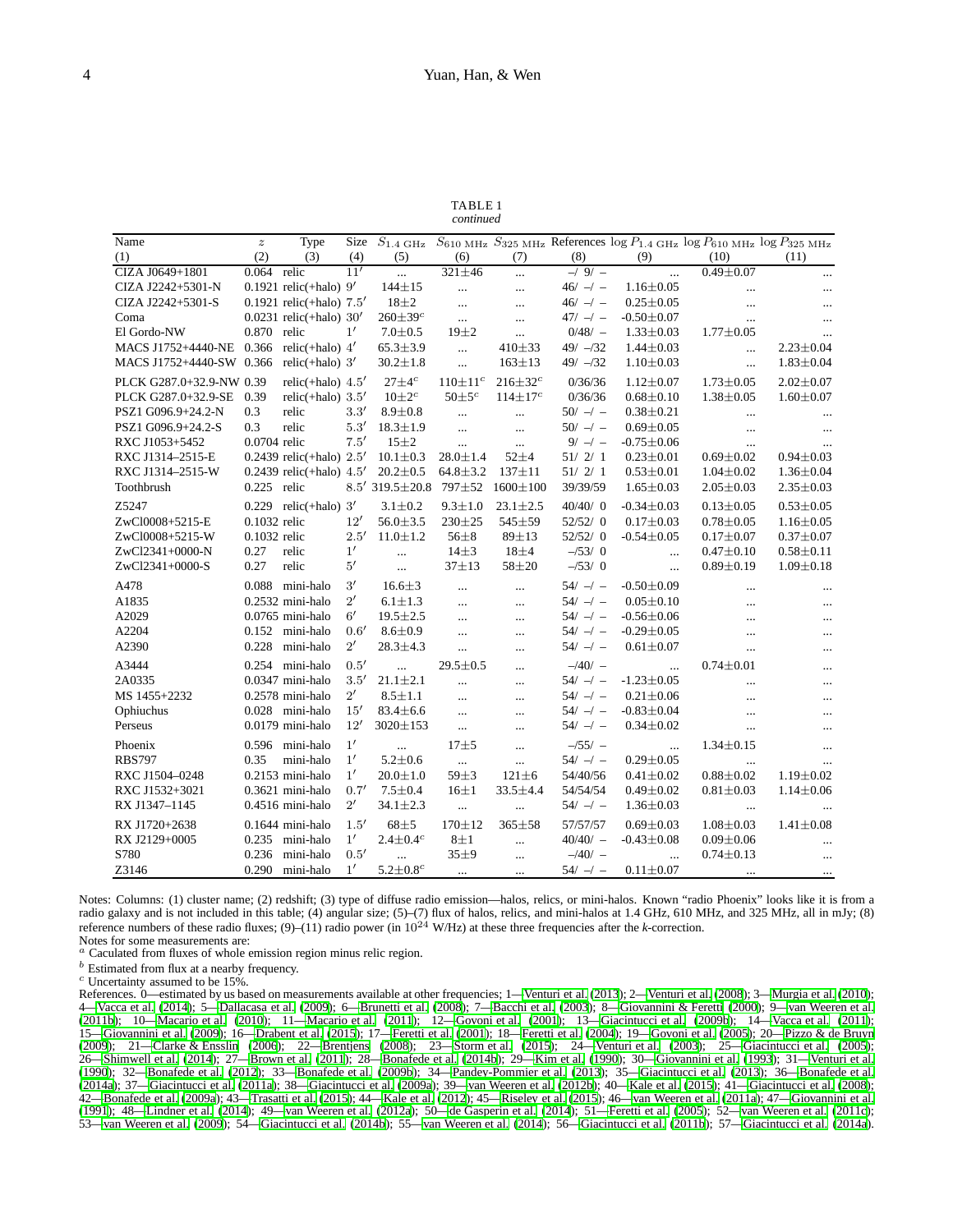TABLE 2 MASSES, MASS PROXIES, AND DYNAMICAL PARAMETERS FOR 75 GALAXY CLUSTERS

| Name                                                              |                                                                                            |                 | $\log L_X$ $\log L_{500}$ $\log M_{\rm SZ, 500}$ $\log M_{500}$ References $\Gamma$ $\log c$ $\log \omega$ $\log(P_3/P_0)$ References                                                                                                                                               |                                            |             |            |                            |  |                                                                                                                                                                                                                                                                 |  |  |
|-------------------------------------------------------------------|--------------------------------------------------------------------------------------------|-----------------|-------------------------------------------------------------------------------------------------------------------------------------------------------------------------------------------------------------------------------------------------------------------------------------|--------------------------------------------|-------------|------------|----------------------------|--|-----------------------------------------------------------------------------------------------------------------------------------------------------------------------------------------------------------------------------------------------------------------|--|--|
| (1)                                                               |                                                                                            |                 | (2) (3) (4) (5) (6) (7) (8) (9) (10) (11)                                                                                                                                                                                                                                           |                                            |             |            |                            |  |                                                                                                                                                                                                                                                                 |  |  |
| A115                                                              |                                                                                            |                 | $0.96 \pm 0.12 \quad 0.87 \pm 0.12 \quad 0.88 \pm 0.02 \quad \dots \quad 1/ 2/ 3/ -0.76 \pm 0.11 - 0.49 \pm 0.01 -2.34 \pm 0.07 -6.06 \pm 0.06 \, 28/ 0.01 \, 0.001 \, 0.001 \, 0.001 \, 0.001 \, 0.001 \, 0.001 \, 0.001 \, 0.001 \, 0.001 \, 0.001 \, 0.001 \, 0.001 \, 0.001 \,$ |                                            |             |            |                            |  |                                                                                                                                                                                                                                                                 |  |  |
| A209                                                              | $0.80 \pm 0.05$ $0.88 \pm 0.01$                                                            |                 | $0.93 \pm 0.02$ $1.03 \pm 0.07$ 4/ 5/ 3/ 6 $-0.24 \pm 0.11$ $-0.72 \pm 0.02$ $-1.60 \pm 0.02$ $-7.27 \pm 0.54$ 0/29/ 0/ 0                                                                                                                                                           |                                            |             |            |                            |  |                                                                                                                                                                                                                                                                 |  |  |
| A399                                                              | $0.59 \pm 0.06$ $0.26 \pm 0.01$                                                            |                 |                                                                                                                                                                                                                                                                                     |                                            |             |            |                            |  |                                                                                                                                                                                                                                                                 |  |  |
| A478                                                              | $0.87 \pm 0.02$ $1.01 \pm 0.01$                                                            |                 |                                                                                                                                                                                                                                                                                     |                                            |             |            |                            |  |                                                                                                                                                                                                                                                                 |  |  |
| A520                                                              | $0.95 \pm 0.11$ $0.89 \pm 0.01$                                                            |                 |                                                                                                                                                                                                                                                                                     |                                            |             |            |                            |  | $0.89\pm0.02$ 1.01 $\pm$ 0.06 1/ 5/ 3/ 6 -0.27 $\pm$ 0.06 -1.04 $\pm$ 0.01 -0.80 $\pm$ 0.01 -6.05 $\pm$ 0.03 0/29/ 0/ 0                                                                                                                                         |  |  |
|                                                                   |                                                                                            |                 |                                                                                                                                                                                                                                                                                     |                                            |             |            |                            |  |                                                                                                                                                                                                                                                                 |  |  |
| A521                                                              | $0.91 \pm 0.08$ $0.92 \pm 0.01$                                                            |                 |                                                                                                                                                                                                                                                                                     |                                            |             |            |                            |  | $0.86\pm0.03$ $0.99\pm0.07$ 4/ 5/ 3/ 6 $-1.01\pm0.02$ $-1.12\pm0.01$ $-5.87\pm0.26$ $-29/$ 0/ 0                                                                                                                                                                 |  |  |
| A545                                                              | $0.75 \pm 0.04$ $0.80 \pm 0.01$                                                            |                 | $0.73 \pm 0.03$                                                                                                                                                                                                                                                                     | $\mathbf{r} = \mathbf{r} \cdot \mathbf{r}$ |             |            |                            |  | $4/5/3/ - -0.35 \pm 0.04$ 0/ -/ -/ -                                                                                                                                                                                                                            |  |  |
| A665                                                              | $0.99 \pm 0.07$ $0.92 \pm 0.01$                                                            |                 |                                                                                                                                                                                                                                                                                     |                                            |             |            |                            |  | $0.95 \pm 0.02$ 1.04 $\pm$ 0.07 1/ 5/ 3/ 6 -0.26 $\pm$ 0.10 -0.76 $\pm$ 0.01 -1.11 $\pm$ 0.01 -6.48 $\pm$ 0.03 28/ 0/ 0/ 0                                                                                                                                      |  |  |
| A697                                                              | $1.02 \pm 0.08$ $1.11 \pm 0.01$                                                            |                 |                                                                                                                                                                                                                                                                                     |                                            |             |            |                            |  | $1.04\pm0.01$ $1.16\pm0.08$ 9/ 5/ 3/ 6 $-0.22\pm0.06$ $-0.82\pm0.02$ $-1.93\pm0.09$ $-6.77\pm0.30$ 28/29/ 0/ 0                                                                                                                                                  |  |  |
| A746                                                              | $0.57 \pm 0.15^*$ $0.53 \pm 0.15$                                                          |                 |                                                                                                                                                                                                                                                                                     |                                            |             |            |                            |  |                                                                                                                                                                                                                                                                 |  |  |
| A754                                                              | $0.63 \pm 0.01$ $0.27 \pm 0.01$                                                            |                 |                                                                                                                                                                                                                                                                                     |                                            |             |            |                            |  |                                                                                                                                                                                                                                                                 |  |  |
| A773                                                              | $0.91 \pm 0.08$ $0.86 \pm 0.01$                                                            |                 |                                                                                                                                                                                                                                                                                     |                                            |             |            |                            |  | $0.84 \pm 0.02$ $0.87 \pm 0.06$ 1/ 5/ 3/ 6 $-0.12 \pm 0.07$ $-0.74 \pm 0.01$ $-1.56 \pm 0.01$ $-6.97 \pm 0.09$ 28/29/ 0/ 0                                                                                                                                      |  |  |
| A1240                                                             | $-0.01 \pm 0.02$ $-0.05 \pm 0.03$                                                          |                 | and the company of the company                                                                                                                                                                                                                                                      |                                            |             |            | $11/0/- -0.52 \pm 0.12$    |  | $\cdots$ $\cdots$ $28/ -1 -1 -$                                                                                                                                                                                                                                 |  |  |
| A1300                                                             | $1.15 \pm 0.07$ $1.06 \pm 0.01$                                                            |                 |                                                                                                                                                                                                                                                                                     |                                            |             |            |                            |  | $0.95 \pm 0.02$ 1.27 $\pm$ 0.07 4/ 5/ 3/ 6 -0.95 $\pm$ 0.12 -0.72 $\pm$ 0.02 -1.31 $\pm$ 0.01 -6.07 $\pm$ 0.08 0/29/ 0/ 0                                                                                                                                       |  |  |
| A1351                                                             | $0.74 \pm 0.11$ $0.72 \pm 0.11$                                                            |                 | $0.84 \pm 0.02$                                                                                                                                                                                                                                                                     |                                            |             |            |                            |  | $8/2/3/=-1.23\pm0.15-1.07\pm0.02-1.18\pm0.01-6.24\pm0.26$ 28/ 0/ 0/ 0                                                                                                                                                                                           |  |  |
| A1612                                                             | $0.39 \pm 0.18$ $0.38 \pm 0.18$                                                            |                 | $0.65 \pm 0.05$                                                                                                                                                                                                                                                                     |                                            |             |            | $4/2/3/--1.71\pm0.12$      |  | $\cdots$ $\cdots$ $\cdots$ $28/-/-/-$                                                                                                                                                                                                                           |  |  |
| A1689                                                             | $1.15 \pm 0.04$ $1.16 \pm 0.01$                                                            |                 |                                                                                                                                                                                                                                                                                     |                                            |             |            |                            |  | $0.94 \pm 0.02$ $0.96 \pm 0.07$ 4/ 7/ 3/ 6 $0.47 \pm 0.05$ $-0.46 \pm 0.01$ $-2.65 \pm 0.77$ $-7.96 \pm 0.14$ 28/ 0/ 0/ 0                                                                                                                                       |  |  |
| A1758N                                                            | $1.09 \pm 0.10$ $0.94 \pm 0.01$                                                            |                 | $0.91 \pm 0.02$                                                                                                                                                                                                                                                                     |                                            |             |            |                            |  | $\ldots$ 12/ 5/ 3/ $-$ -0.70 $\pm$ 0.08 -0.99 $\pm$ 0.01 -0.84 $\pm$ 0.01 -5.35 $\pm$ 0.03 28/29/ 0/ 0                                                                                                                                                          |  |  |
|                                                                   |                                                                                            |                 |                                                                                                                                                                                                                                                                                     |                                            |             |            |                            |  |                                                                                                                                                                                                                                                                 |  |  |
| A1835                                                             | $1.39 \pm 0.06$ $1.38 \pm 0.01$                                                            |                 |                                                                                                                                                                                                                                                                                     |                                            |             |            |                            |  | $0.99 \pm 0.02$ $1.02 \pm 0.05$ 1/ 7/ 3/ 6 $0.56 \pm 0.02$ $-0.43 \pm 0.02$ $-2.55 \pm 0.37$ $-8.10 \pm 0.50$ 28/ 0/ 0/ 0                                                                                                                                       |  |  |
| A1914                                                             | $1.03 \pm 0.04$ 0.98 $\pm 0.01$                                                            |                 |                                                                                                                                                                                                                                                                                     |                                            |             |            |                            |  | $0.86\pm0.02$ $0.96\pm0.07$ 12/ 7/ 3/ 6 $-0.36\pm0.10$ $-0.65\pm0.01$ $-1.17\pm0.01$ $-6.95\pm0.04$ 28/ 0/ 0/ 0                                                                                                                                                 |  |  |
| A1995                                                             | $0.95 \pm 0.06$ $0.78 \pm 0.01$                                                            |                 | $0.69 \pm 0.03$                                                                                                                                                                                                                                                                     | $\sim 10^{-10}$                            |             |            |                            |  | $8/$ 5/ 3/ $ -0.09 \pm 0.07$ 28/ $-$ / $-$                                                                                                                                                                                                                      |  |  |
| A2029                                                             | $0.95 \pm 0.12$ $0.89 \pm 0.01$                                                            |                 |                                                                                                                                                                                                                                                                                     |                                            |             |            |                            |  | $0.85 \pm 0.01$ $0.93 \pm 0.02$ 12/ 7/ 3/ 6 $0.40 \pm 0.03$ $-0.37 \pm 0.01$ $-2.50 \pm 0.01$ $-9.28 \pm 0.54$ 28/ 0/ 0/ 0                                                                                                                                      |  |  |
| A2061                                                             | $0.31 \pm 0.07$ $0.27 \pm 0.07$                                                            |                 | $0.56 \pm 0.03$                                                                                                                                                                                                                                                                     | $\sim 100$ and $\sim 100$                  |             |            | $1/2/3/ -0.58 \pm 0.11$    |  |                                                                                                                                                                                                                                                                 |  |  |
| A2069                                                             | $0.66 \pm 0.07$ $0.63 \pm 0.07$                                                            |                 | $0.73 \pm 0.02$                                                                                                                                                                                                                                                                     |                                            |             |            | $1/2/3/- -0.26 \pm 0.04$   |  | $\cdots$ $\cdots$ $\cdots$ $\cdots$ $\cdots$ $\cdots$ $\cdots$ $\cdots$ $\cdots$ $\cdots$ $\cdots$ $\cdots$ $\cdots$ $\cdots$ $\cdots$ $\cdots$ $\cdots$ $\cdots$ $\cdots$ $\cdots$ $\cdots$ $\cdots$ $\cdots$ $\cdots$ $\cdots$                                |  |  |
| A2163                                                             | $1.36 \pm 0.03$ $1.40 \pm 0.02$                                                            |                 |                                                                                                                                                                                                                                                                                     |                                            |             |            |                            |  | $1.21 \pm 0.01$ $1.41 \pm 0.02$ 4/ 7/ 3/ 6 $-1.05 \pm 0.05$ $-0.90 \pm 0.02$ $-1.27 \pm 0.01$ $-6.02 \pm 0.28$ 0/29/ 0/ 0                                                                                                                                       |  |  |
| A2204                                                             |                                                                                            |                 |                                                                                                                                                                                                                                                                                     |                                            |             |            |                            |  | $0.89 \pm 0.02$ $0.98 \pm 0.02$ 8/7/3/6 $0.28 \pm 0.05$ $-0.30 \pm 0.01$ $-3.24 \pm 0.60$ $-8.90 \pm 0.20$ 28/0/0/0                                                                                                                                             |  |  |
|                                                                   | $1.14 \pm 0.02$ $1.20 \pm 0.01$                                                            |                 |                                                                                                                                                                                                                                                                                     |                                            |             |            |                            |  |                                                                                                                                                                                                                                                                 |  |  |
| A2218                                                             | $0.75 \pm 0.04$ $0.71 \pm 0.04$                                                            |                 |                                                                                                                                                                                                                                                                                     |                                            |             |            |                            |  | $0.82 \pm 0.01$ $0.79 \pm 0.08$ $1/14/3/6$ $0.33 \pm 0.03$ $-0.73 \pm 0.01$ $-1.82 \pm 0.01$ $-6.90 \pm 0.08$ 0/0/0                                                                                                                                             |  |  |
| A2219                                                             | $1.10 \pm 0.05$ $1.23 \pm 0.01$                                                            |                 |                                                                                                                                                                                                                                                                                     |                                            |             |            |                            |  | $1.07 \pm 0.01$ $1.21 \pm 0.06$ 1/ 7/ 3/ 6 $-0.24 \pm 0.06$ $-0.86 \pm 0.01$ $-1.58 \pm 0.01$ $-6.39 \pm 0.04$ 0/29/ 0/ 0                                                                                                                                       |  |  |
| A2255                                                             | $0.42 \pm 0.02$ $0.70 \pm 0.05$                                                            |                 |                                                                                                                                                                                                                                                                                     |                                            |             |            |                            |  | $0.73 \pm 0.01$ $0.71 \pm 0.08$ 12/ 7/ 3/ 6 $-1.02 \pm 0.10$ 28/ -/ -/ -                                                                                                                                                                                        |  |  |
| A2256                                                             | $0.58 \pm 0.02$ $0.48 \pm 0.01$                                                            |                 |                                                                                                                                                                                                                                                                                     |                                            |             |            |                            |  | $0.79 \pm 0.01 \quad 0.80 \pm 0.02 \ 12/ \ 7/ \ 3/ \ 6 \ -0.17 \pm 0.08 \qquad \qquad \ldots \qquad \qquad \ldots \qquad \qquad \ldots \qquad 28/ \ -/\ -1.00 \pm 0.01 \ 1.00 \pm 0.01 \ \ldots \qquad \qquad \ldots \qquad \ldots \qquad \ldots \qquad \ldots$ |  |  |
| A2319                                                             | $0.87 \pm 0.02$ $0.19 \pm 0.03$                                                            |                 | $0.94 \pm 0.01$                                                                                                                                                                                                                                                                     |                                            |             |            |                            |  | $13/7/3/- 0.14 \pm 0.08$ 0/-/-/-                                                                                                                                                                                                                                |  |  |
| A2345                                                             | $0.63 \pm 0.06$ $0.59 \pm 0.06$                                                            |                 | $0.77 + 0.03$                                                                                                                                                                                                                                                                       | $\mathbf{m}$                               |             |            |                            |  | $4/ 2/ 3/  -1.17 \pm 0.04$ $-0.91 \pm 0.01$ $-5.85 \pm 0.05$ $-/- 0/ 0/ 0$                                                                                                                                                                                      |  |  |
| A2390                                                             | $1.13 \pm 0.12$ $1.30 \pm 0.01$                                                            |                 |                                                                                                                                                                                                                                                                                     |                                            |             |            |                            |  | $0.99\pm0.01$ 1.11 $\pm0.06$ 1/ 7/ 3/ 6 0.04 $\pm0.06$ -0.54 $\pm0.01$ -2.38 $\pm0.21$ -7.24 $\pm0.14$ 28/29/ 0/ 0                                                                                                                                              |  |  |
| A2744                                                             | $1.10 \pm 0.05$ $1.17 \pm 0.01$                                                            |                 |                                                                                                                                                                                                                                                                                     |                                            |             |            |                            |  | $0.99 \pm 0.02$ 1.18 $\pm 0.06$ 4/ 5/ 3/ 6 -1.03 $\pm 0.04$ -1.00 $\pm 0.02$ -1.17 $\pm 0.01$ -5.91 $\pm 0.11$ 0/29/ 0/ 0                                                                                                                                       |  |  |
| A3365                                                             | $-0.06 \pm 0.15$ * $-0.10 \pm 0.15$                                                        |                 |                                                                                                                                                                                                                                                                                     |                                            |             |            |                            |  |                                                                                                                                                                                                                                                                 |  |  |
|                                                                   |                                                                                            |                 |                                                                                                                                                                                                                                                                                     |                                            |             |            |                            |  |                                                                                                                                                                                                                                                                 |  |  |
| A3376                                                             | $0.03 \pm 0.02$ $0.00 \pm 0.02$                                                            |                 |                                                                                                                                                                                                                                                                                     |                                            |             |            |                            |  |                                                                                                                                                                                                                                                                 |  |  |
| A3444                                                             | $1.14 \pm 0.04$ $1.08 \pm 0.04$                                                            |                 |                                                                                                                                                                                                                                                                                     |                                            |             |            |                            |  |                                                                                                                                                                                                                                                                 |  |  |
| A3562                                                             | $0.17 \pm 0.03$ $0.02 \pm 0.01$                                                            |                 |                                                                                                                                                                                                                                                                                     |                                            |             |            |                            |  |                                                                                                                                                                                                                                                                 |  |  |
| A3667                                                             | $1.05 \pm 0.02$ $0.81 \pm 0.01$                                                            |                 |                                                                                                                                                                                                                                                                                     |                                            |             |            |                            |  |                                                                                                                                                                                                                                                                 |  |  |
| 2A0335                                                            | $0.35 \pm 0.01$ $0.32 \pm 0.01$                                                            |                 |                                                                                                                                                                                                                                                                                     |                                            |             |            |                            |  |                                                                                                                                                                                                                                                                 |  |  |
| <b>Bullet</b>                                                     | $1.36 \pm 0.04$ $1.35 \pm 0.01$                                                            |                 | 1.12 $\pm$ 0.01   1.29 $\pm$ 0.06   4/ 5/ 3/ 6 $\ldots$ -0.90 $\pm$ 0.01 $-0.77\pm$ 0.01 $-5.41\pm$ 0.01 $\rightarrow$ 0/ 0/ 0                                                                                                                                                      |                                            |             |            |                            |  |                                                                                                                                                                                                                                                                 |  |  |
| CIZA J0649+1801 $0.08\pm0.06$ $0.07\pm0.06$                       |                                                                                            |                 |                                                                                                                                                                                                                                                                                     | $16/2/-/-$                                 |             |            |                            |  | $-1 -1 -$                                                                                                                                                                                                                                                       |  |  |
| CIZA J2242+5301                                                   | $0.83 \pm 0.10$ $0.58 \pm 0.10$                                                            |                 | $\ldots$ $\ldots$ $\frac{17}{2}$ $\frac{17}{2}$ $\frac{1}{2}$                                                                                                                                                                                                                       |                                            |             |            |                            |  |                                                                                                                                                                                                                                                                 |  |  |
| $CL0016+16$                                                       | $1.29 \pm 0.01$ $1.19 \pm 0.01$                                                            |                 | $0.99 \pm 0.02$ 1.15 $\pm$ 0.07 18/ 5/ 3/ 6                                                                                                                                                                                                                                         |                                            |             |            |                            |  | $\ldots$ -0.85 $\pm$ 0.01 -1.78 $\pm$ 0.06 -6.98 $\pm$ 0.19 -/ 0/ 0/ 0                                                                                                                                                                                          |  |  |
| $CL0217+70$                                                       | $-0.20 \pm 0.15$ * $-0.24 \pm 0.15$                                                        |                 | <b>Contract Contract</b>                                                                                                                                                                                                                                                            | $\mathbf{1}$ , $\mathbf{1}$                | $19/0/-$    |            |                            |  |                                                                                                                                                                                                                                                                 |  |  |
| $CL1821 + 64$                                                     |                                                                                            |                 |                                                                                                                                                                                                                                                                                     |                                            |             |            |                            |  | $\ldots$ -0.41 $\pm$ 0.01 -2.64 $\pm$ 0.06 -7.21 $\pm$ 0.08 -/ 0/ 0/ 0                                                                                                                                                                                          |  |  |
|                                                                   | $1.16 \pm 0.01$ $1.12 \pm 0.01$                                                            |                 | $0.83 \pm 0.02$                                                                                                                                                                                                                                                                     | $\sim 10^{11}$                             | $20/0/3/-$  |            |                            |  |                                                                                                                                                                                                                                                                 |  |  |
| Coma                                                              | $0.58 \pm 0.01$ $0.07 \pm 0.01$                                                            |                 | $0.86 \pm 0.01$                                                                                                                                                                                                                                                                     |                                            |             |            |                            |  | $1/7/3/- -0.22 \pm 0.05$ 0/ -/ -/ -                                                                                                                                                                                                                             |  |  |
| El Gordo                                                          | $\mathcal{L}_{\mathrm{max}}$ and $\mathcal{L}_{\mathrm{max}}$                              | $1.55 \pm 0.02$ | $1.03 \pm 0.02$                                                                                                                                                                                                                                                                     | $\sim$                                     | $-21/3/$    |            |                            |  | $-0.70 \pm 0.01$ $-0.97 \pm 0.01$ $-5.46 \pm 0.06$ $-/-0/-0/-0$                                                                                                                                                                                                 |  |  |
| MACS J0553-3342                                                   | $\sim 100$ and                                                                             | $1.23 \pm 0.15$ | $0.94 \pm 0.02$                                                                                                                                                                                                                                                                     | $-22/3/$                                   |             |            |                            |  | $-0.90 \pm 0.01$ $-0.91 \pm 0.01$ $-5.34 \pm 0.02$ $-/-0/-0/-0$                                                                                                                                                                                                 |  |  |
| MACS J0717+3745 $1.39 \pm 0.01$ $1.38 \pm 0.01$                   |                                                                                            |                 | $1.06 \pm 0.02$ $1.33 \pm 0.05$ 18/ 5/ 3/ 6                                                                                                                                                                                                                                         |                                            |             |            |                            |  | $-0.96 \pm 0.02$ $-1.79 \pm 0.09$ $-5.38 \pm 0.04$ $-/-0/-0/-0$                                                                                                                                                                                                 |  |  |
| MACS J1752+4440 $0.92 \pm 0.15$ * $0.88 \pm 0.16$                 |                                                                                            |                 | $0.83 \pm 0.03$                                                                                                                                                                                                                                                                     | $\mathbf{r} = \mathbf{r} \mathbf{r}$       |             |            | $23/0/3/ -1.82 \pm 0.12$   |  | $\cdots$ $\cdots$ $0/-/-/-$                                                                                                                                                                                                                                     |  |  |
| MS1455+2232                                                       | $0.92 \pm 0.12$ $0.94 \pm 0.13$                                                            |                 | $\sim 10^{10}$ km $^{-1}$                                                                                                                                                                                                                                                           | $\cdots$                                   |             |            |                            |  | $8/2/-/-$ 0.22 $\pm$ 0.04 -0.24 $\pm$ 0.02 -2.43 $\pm$ 0.18 -7.71 $\pm$ 0.14 28/29/0/0                                                                                                                                                                          |  |  |
| Ophiuchus                                                         | $0.72 \pm 0.01$ $0.58 \pm 0.01$                                                            |                 | $\sim 10^{-10}$                                                                                                                                                                                                                                                                     | $\sim$                                     |             |            | $16/7/- - 0.09 \pm 0.08$   |  |                                                                                                                                                                                                                                                                 |  |  |
| Perseus                                                           | $0.89 \pm 0.01$ $0.79 \pm 0.01$                                                            |                 | <b>Contractor</b>                                                                                                                                                                                                                                                                   | $\sim 100$                                 |             |            | $12/2/-/-$ 0.06 $\pm$ 0.06 |  | $\cdots$ $\cdots$ $\cdots$ $\cdots$ $\cdots$ $\frac{0}{-1}$                                                                                                                                                                                                     |  |  |
| Phoenix                                                           | $\mathcal{L}_{\text{max}}$ and $\mathcal{L}_{\text{max}}$ . The $\mathcal{L}_{\text{max}}$ |                 | $0.95 \pm 0.03$                                                                                                                                                                                                                                                                     | $\mathbf{r}_{\mathbf{r}}$ .                | $-/-3/-$    |            |                            |  | $-0.25 \pm 0.02$ $-2.63 \pm 0.64$ $-7.91 \pm 0.66$ $-7.07$ 07 0                                                                                                                                                                                                 |  |  |
|                                                                   |                                                                                            |                 |                                                                                                                                                                                                                                                                                     |                                            |             |            |                            |  |                                                                                                                                                                                                                                                                 |  |  |
| PLCK G171.9-40.7                                                  | $\mathcal{L}^{\text{max}}_{\text{max}}$                                                    | $1.05 \pm 0.01$ | $1.03 \pm 0.02$                                                                                                                                                                                                                                                                     | $\sim$                                     | $-/-5/-3/-$ |            |                            |  | $-0.83 \pm 0.01$ $-1.75 \pm 0.03$ $-6.88 \pm 0.09$ $-4$ 0/ 0/ 0                                                                                                                                                                                                 |  |  |
| PLCK G287.0+32.9                                                  | <b>Command</b>                                                                             | $1.24 \pm 0.01$ | $1.17 \pm 0.01$                                                                                                                                                                                                                                                                     | $\sim 100$                                 | $-24/3/$    |            |                            |  |                                                                                                                                                                                                                                                                 |  |  |
| PSZ1 G096.9+24.2 $0.58 \pm 0.15$ * $0.54 \pm 0.15$                |                                                                                            |                 | $0.67 \pm 0.03$                                                                                                                                                                                                                                                                     | $\sim$ $\sim$                              |             | $25/0/3/-$ |                            |  |                                                                                                                                                                                                                                                                 |  |  |
| RBS797                                                            | $1.31 \pm 0.02$ $1.30 \pm 0.02$                                                            |                 | $0.75 \pm 0.04$ $0.86 \pm 0.07$ 26/ 2/ 3/ 6                                                                                                                                                                                                                                         |                                            |             |            |                            |  | $-0.25 \pm 0.01$ $-3.44 \pm 0.23$ $-9.49 \pm 0.53$ $-/- 0/0/0$                                                                                                                                                                                                  |  |  |
| RXC J0107+5408  0.44 $\pm$ 0.08  0.45 $\pm$ 0.08  0.77 $\pm$ 0.02 |                                                                                            |                 |                                                                                                                                                                                                                                                                                     |                                            |             |            |                            |  | $16/2/3/  -/-/-$                                                                                                                                                                                                                                                |  |  |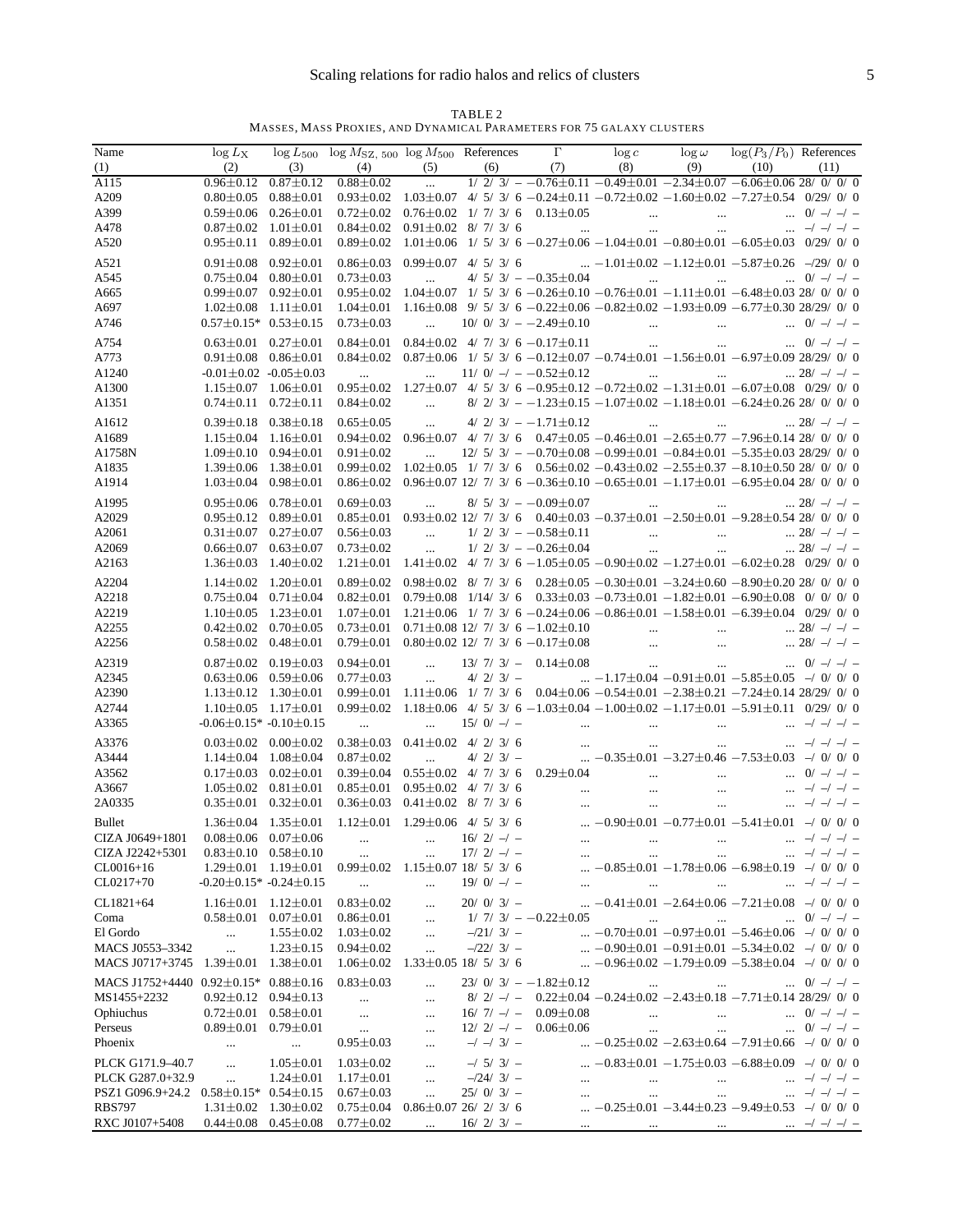| TABLE 2   |  |
|-----------|--|
| continued |  |

|                                                 |                                 |                                  |                                                                        |                 | conninca                     |                          |                          |                          |                                                                                       |                      |
|-------------------------------------------------|---------------------------------|----------------------------------|------------------------------------------------------------------------|-----------------|------------------------------|--------------------------|--------------------------|--------------------------|---------------------------------------------------------------------------------------|----------------------|
| Name                                            | $\log L_{\rm X}$                |                                  | $\log L_{500}$ $\log M_{\text{SZ}}$ $_{500}$ $\log M_{500}$ References |                 |                              | $\Gamma$                 | $\log c$                 | $\log \omega$            | $\log(P_3/P_0)$ References                                                            |                      |
| (1)                                             | (2)                             | (3)                              | (4)                                                                    | (5)             | (6)                          | (7)                      | (8)                      | (9)                      | (10)                                                                                  | (11)                 |
| RXC J1053+5452 0.58 $\pm$ 0.05 -0.35 $\pm$ 0.05 |                                 |                                  | $\overline{a}$                                                         | $\cdots$        | $9/2/ -1 -$                  |                          |                          |                          | $-0.91 \pm 0.01 - 1.26 \pm 0.01 - 6.71 \pm 0.16$                                      | $-1$ 0/ 0/ 0         |
| RXC J1314-2515 $1.04 \pm 0.08$ $1.00 \pm 0.08$  |                                 |                                  | $0.83 \pm 0.04$                                                        | $\cdots$        | 4/2/3/                       | $-0.39 \pm 0.07$         | <b>Contract Contract</b> | <b>Contract Contract</b> |                                                                                       | $\ldots$ 0/ -/ -/ -  |
| RXC J1504-0248 $1.45 + 0.02$ 1.45 + 0.01        |                                 |                                  | $0.82 \pm 0.03$                                                        | $\ddotsc$       | 4/7/<br>$3/-$                |                          |                          |                          | $0.32\pm0.04$ $-0.22\pm0.01$ $-2.78\pm1.08$ $-8.09\pm0.09$ 28/29/ 0/ 0                |                      |
| RXC J1514-1523 $0.85 \pm 0.08$ $0.81 \pm 0.08$  |                                 |                                  | $0.95 \pm 0.02$                                                        |                 | $4/2/3/-$                    |                          |                          |                          | $-1.19 \pm 0.02 - 1.25 \pm 0.01 - 6.28 \pm 0.07$                                      | $-1$ 0/ 0/ 0         |
| RXC J1532+3021 1.22+0.02 1.30+0.02              |                                 |                                  | $\sim$                                                                 |                 | $0.91 + 0.0826/14/ - 6$      |                          |                          |                          | $0.28 \pm 0.04 - 0.27 \pm 0.01 - 2.97 \pm 1.28 - 8.66 \pm 0.25$ 28/ 0/ 0/ 0           |                      |
| RXC J2003-2323 0.97+0.08 0.96+0.01              |                                 |                                  | $0.95 \pm 0.02$                                                        | $\cdots$        | $4/5/3/-$                    |                          |                          |                          | $-1.22 \pm 0.02 -0.73 \pm 0.01 -6.79 \pm 0.16$                                        | $-29/0/0$            |
| RX J1347-1145                                   | $1.65 + 0.05$                   | $1.63 + 0.01$                    | $1.04 + 0.02$                                                          | $1.27 + 0.06$   | 4/14/3/6                     |                          |                          |                          | $\ldots$ -0.40 $\pm$ 0.01 -1.78 $\pm$ 0.01 -6.80 $\pm$ 0.08                           | $-1$ 0/ 0/ 0         |
| RX J1720+2638                                   | $0.87 \pm 0.03$ $0.96 \pm 0.01$ |                                  | $0.77 \pm 0.03$                                                        |                 | 12/7/3/                      |                          |                          |                          | $0.33\pm0.03$ $-0.33\pm0.01$ $-2.99\pm0.45$ $-7.81\pm0.14$ 28/ 0/ 0/ 0                |                      |
| RX J2129+0005                                   |                                 | $1.07 + 0.13$ $1.00 + 0.02$      | $0.64 + 0.06$                                                          | $0.82 + 0.07$   | 1/14/<br>$\frac{3}{2}$<br>-6 |                          |                          |                          | $0.42 + 0.04 - 0.40 + 0.01 - 2.43 + 0.11 - 7.11 + 0.05$ 28/ 0/ 0/ 0                   |                      |
| S780                                            |                                 | $1.19 \pm 0.09$ $0.94 \pm 0.01$  | $0.89 + 0.03$                                                          |                 | $4/2/3/-$                    |                          |                          |                          | $\ldots$ -0.36 $\pm$ 0.01 -2.42 $\pm$ 0.11 -7.49 $\pm$ 0.17                           | $-1$ 0/ 0/ 0         |
| Toothbrush                                      |                                 | $1.00 \pm 0.09$ 0.96 $\pm$ 0.09  | $1.03 \pm 0.02$                                                        |                 | $27/0/-$                     |                          |                          |                          | $-1.03 \pm 0.01 - 1.18 \pm 0.01 - 6.38 \pm 0.03$                                      | $-/-0/-0/-0$         |
| Z3146                                           |                                 | $1.29 \pm 0.04$ $1.28 \pm 0.02$  | $0.81 \pm 0.03$                                                        | $0.91 + 0.06$   | $8/14/ - 6$                  |                          |                          |                          | $0.39 \pm 0.02 -0.34 \pm 0.01 -2.31 \pm 0.03 -8.03 \pm 0.11$                          | 0/0/0/0              |
| 7.5247                                          |                                 | $0.80 + 0.12$ $0.63 + 0.03$      | $0.77 + 0.03$                                                          | $0.85 \pm 0.11$ |                              | $1/14/3/6 - 0.09 + 0.05$ | $\ddotsc$                |                          |                                                                                       | $\ldots$ 28/ -/ -/ - |
| ZwCl0008+5215                                   |                                 | $-0.30 \pm 0.12 - 0.34 \pm 0.12$ | $0.53 \pm 0.05$                                                        |                 | $27/0/3/-$                   | $\ddotsc$                | $\ddotsc$                |                          |                                                                                       | $$ $-/ -/-$          |
| $ZwCl2341+0000$                                 |                                 | $0.39 \pm 0.09$ $0.35 \pm 0.09$  | $0.71 + 0.04$                                                          |                 |                              |                          |                          |                          | $25/0$ $3/$ - $-0.56\pm0.08$ $-1.08\pm0.04$ $-0.83\pm0.01$ $-5.76\pm0.19$ 28/ 0/ 0/ 0 |                      |

Notes. Columns: (1) cluster name; (2)–(5) mass proxies of cluster,  $L_X$  and  $L_{500}$  in  $10^{44}$  erg s<sup>-1</sup>, and cluster masses  $M_{SZ}$ ,  $_{500}$  and  $M_{500}$  in  $10^{14}$   $M_{\odot}$ . The uncertainty with mark \* for mass proxy (7)–(10) optical and X-ray dynamical parameters, while  $\log \omega$  and  $\log(P_3/P_0)$  are calculated in 500 kpc; (11) references for dynamical parameters. Clusters hosting both radio halo and relic are not listed twice.

References: 0—this paper by the authors; 1[—Ebeling et al. \(1998\)](#page-12-22); 2[—Piffaretti et al.](#page-12-75) [\(2011](#page-12-75)); 3[—Planck Collaboration et al. \(2015\)](#page-12-27); 4—Böhringer et al. [\(2004](#page-12-25)); 5[—Cassano et al. \(2013](#page-12-8)); 6[—Wen & Han \(2015](#page-13-7)); 7[—Zhao et al. \(2015\)](#page-13-5); 8—Böhringer et al. (2000); 9[—Popesso et al. \(2004](#page-12-76)); 10[—van Weeren et al.](#page-13-3) [\(2011b](#page-13-3)); 11[—David et al. \(1999\)](#page-12-77); 12[—Ebeling et al. \(1996\)](#page-12-21); 13—Reiprich & Böhringer [\(2002](#page-12-78)); 14[—Mantz et al. \(2010](#page-12-26)); 15[—Feretti et al. \(2012](#page-12-0)); 16[—Ebeling et al. \(2002\)](#page-12-79); 17[—Kocevski et al. \(2007\)](#page-12-80); 18[—Ebeling et al. \(2007](#page-12-81)); 19[—Brown et al. \(2011](#page-12-52)); 20[—Bonafede et al. \(2014b\)](#page-12-53); 21[—Menanteau et al.](#page-12-82) [\(2012](#page-12-82)); 22[—Bonafede et al. \(2012\)](#page-12-56); 23[—Bonafede et al. \(2012](#page-12-56)); 24[—Bonafede et al. \(2009a](#page-12-64)); 25[—de Gasperin et al. \(2014](#page-12-11)); 26[—Ebeling et al. \(2010](#page-12-83)); 27[—Voges et al. \(1999](#page-13-18)); 28[—Wen & Han \(2013](#page-13-2)); 29[—Cassano et al. \(2010\)](#page-12-1).



<span id="page-5-0"></span>FIG. 1.— The radio power at three frequencies of radio halos (*circles*), relics (*squares*), and mini-halos (*triangles*) are plotted dynamic parameters of galaxy clusters (*panels in the upper 3 rows*), and the distributions dynamic parameters are shown in the *bottom panels*.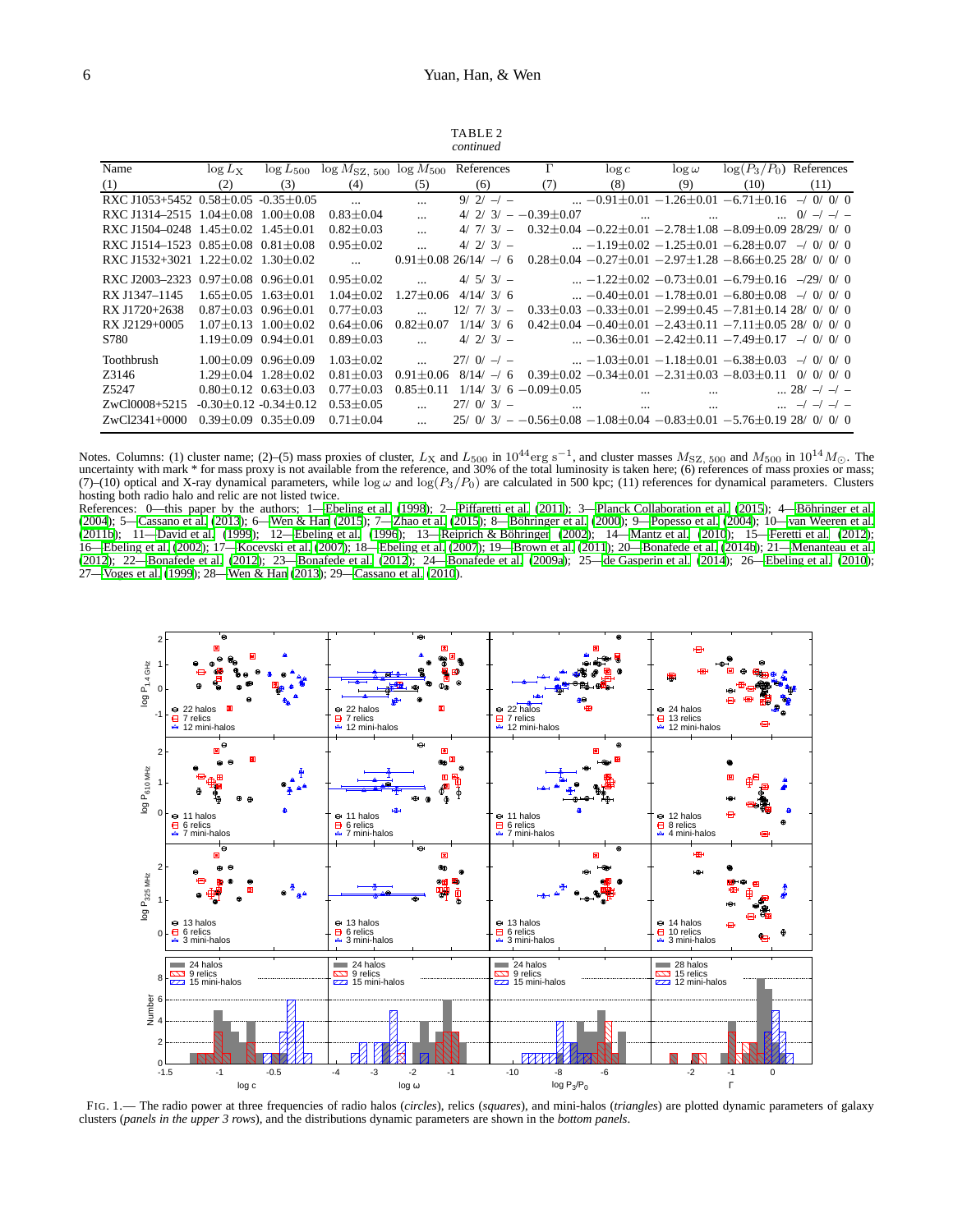

<span id="page-6-0"></span>FIG. 2.— The scaling relations for radio power of radio relics and halos with cluster masses or mass proxies at three frequencies. Plots are omitted if there are only few  $(< 10$ ) data points, e.g., those for mini-halos at two lower frequencies and those for relics against  $M_{500}$ . Dotted lines are the best fits, carried out only if the Spearman rank-order correlation coefficient  $r \geq 0.6$ . The radio powers  $P_{1.4 \text{ GHz}}$  of 22 halos and 12 mini-halos are plotted together in the right panel of the first row (originally for relics) to show their consistency with the scaling relations.

of circular apertures centered on the X-ray peak from  $R_{\rm ap}$  to  $0.05R_{\rm ap}$  in steps of  $0.05R_{\rm ap}$ , thus

$$
\omega = \left[\frac{1}{N-1}\sum (\Delta_i - \langle \Delta \rangle)^2\right]^{1/2} \times \frac{1}{R_{\rm ap}}.\tag{4}
$$

Here  $\Delta_i$  is the distance between the X-ray peak and the centroid of the *i*th aperture [\(Poole et al. 2006](#page-12-29)). Buote  $&$  Tsai [\(1995](#page-12-30)) defined the power ratios as dimensionless morphological parameters from the two-dimensional multipole expansion of the projected gravitational potential of clusters inside  $R_{\rm ap}$ .

The moments,  $P_m$ , are defined as follows:

$$
P_0 = [a_0 \ln(R_{\rm ap})]^2, \tag{5}
$$

$$
P_m = \frac{1}{2m^2 R_{\rm ap}^{2m}} (a_m^2 + b_m^2). \tag{6}
$$

The moments  $a_m$  and  $b_m$  are calculated using

$$
a_m(R) = \int_{R' \le R_{\rm ap}} S(x')(R')^m \cos(m\phi')d^2x', \quad (7)
$$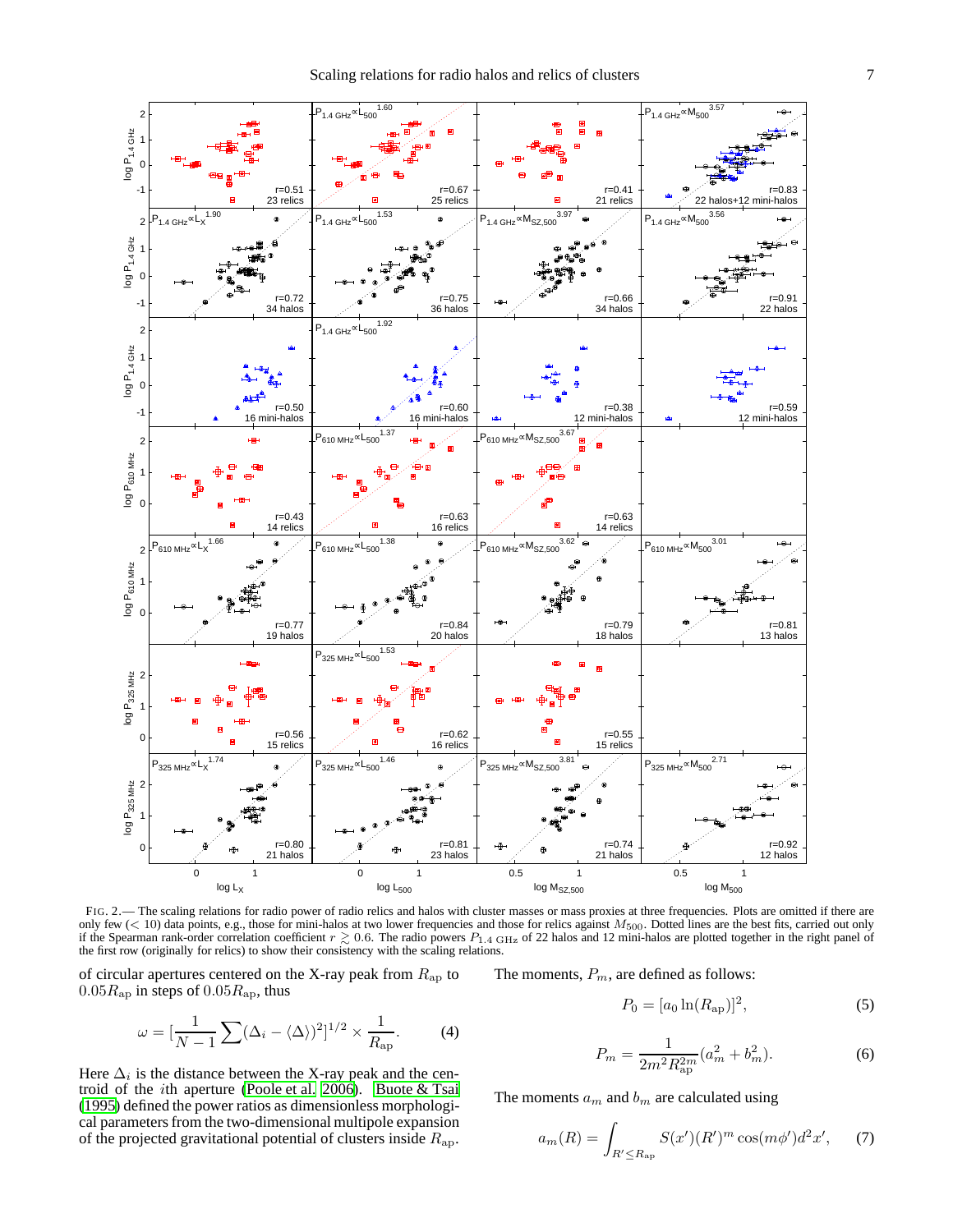TABLE 3

THE SCALING RELATION FOR RADIO POWER OF RELICS, RADIO HALOS, AND MINI-HALOS IN GALAXY CLUSTERS TOGETHER WITH THE INTRINSIC DATA SCATTER  $\sigma^2/dof$  and the Fitting  $\chi^2/dof$ .

| Parameters                                    | No. | Type      | $\boldsymbol{r}$ | $\boldsymbol{p}$ | The Best Fitted Relations                                                                      | $\overline{\sigma^2}/\text{dof}$ | $\chi^2/\text{dof}$ |
|-----------------------------------------------|-----|-----------|------------------|------------------|------------------------------------------------------------------------------------------------|----------------------------------|---------------------|
| $P_{1.4\ \text{GHz}}$ – $L_{500}$             | 25  | relic     | 0.67             | 0.00             | $\log P_{1.4 \text{ GHz}} = (1.60 \pm 0.17) \log L_{500} - (0.46 \pm 0.24)$                    | 0.474                            | 0.965               |
| $P_{610 \text{ MHz}} - L_{500}$               | 16  | relic     | 0.63             | 0.01             | $\log P_{610 \text{ MHz}} = (1.37 \pm 0.13) \log L_{500} + (0.05 \pm 0.22)$                    | 0.478                            | 0.983               |
| $P_{610 \text{ MHz}}$ - $M_{\text{SZ}}$ , 500 | 14  | relic     | 0.63             | 0.02             | $\log P_{610 \text{ MHz}} = (3.67 \pm 0.20) \log M_{\text{SZ}}$ , $_{500}$ – $(2.06 \pm 0.24)$ | 0.615                            | 0.988               |
| $P_{325\ \mathrm{MHz}}$ - $L_{500}$           | 16  | relic     | 0.62             | 0.01             | $\log P_{325 \text{ MHz}} = (1.53 \pm 0.15) \log L_{500} + (0.31 \pm 0.23)$                    | 0.530                            | 0.985               |
| $P_{1.4\,\mathrm{GHz}}$ - $L_{\rm X}$         | 34  | halo      | 0.72             | 0.00             | $\log P_{1.4 \text{ GHz}} = (1.90 \pm 0.14) \log L_{\text{X}} - (1.29 \pm 0.18)$               | 0.250                            | 0.868               |
| $P_{1.4\ \text{GHz}}$ - $L_{500}$             | 36  | halo      | 0.75             | 0.00             | $\log P_{1.4 \text{ GHz}} = (1.53 \pm 0.13) \log L_{500} - (0.88 \pm 0.18)$                    | 0.226                            | 0.949               |
| $P_{1.4 \text{ GHz}} - M_{\text{SZ}, 500}$    | 34  | halo      | 0.66             | 0.00             | $\log P_{1.4 \text{ GHz}} = (3.97 \pm 0.18) \log M_{\text{SZ}}$ , $_{500}$ – $(3.18 \pm 0.20)$ | 0.263                            | 0.969               |
| $P_{1.4\ \text{GHz}}$ - $M_{500}$             | 22  | halo      | 0.91             | 0.00             | $\log P_{1.4 \text{ GHz}} = (3.56 \pm 0.12) \log M_{500} - (3.21 \pm 0.15)$                    | 0.139                            | 0.746               |
| $P_{610 \text{ MHz}}$ -L <sub>X</sub>         | 19  | halo      | 0.77             | 0.00             | $\log P_{610 \text{ MHz}} = (1.66 \pm 0.13) \log L_{\text{X}} - (0.67 \pm 0.17)$               | 0.246                            | 0.904               |
| $P_{610 \text{ MHz}} - L_{500}$               | 20  | halo      | 0.84             | 0.00             | $\log P_{610 \text{ MHz}} = (1.38 \pm 0.12) \log L_{500} - (0.38 \pm 0.16)$                    | 0.206                            | 0.965               |
| $P_{610 \text{ MHz}} - M_{SZ, 500}$           | 18  | halo      | 0.79             | 0.00             | $\log P_{610 \text{ MHz}} = (3.62 \pm 0.16) \log M_{\text{SZ}}$ , $_{500}$ – $(2.50 \pm 0.17)$ | 0.241                            | 0.983               |
| $P_{610\text{ MHz}} - M_{500}$                | 13  | halo      | 0.81             | 0.00             | $\log P_{610 \text{ MHz}} = (3.01 \pm 0.11) \log M_{500} - (2.27 \pm 0.14)$                    | 0.165                            | 0.823               |
| $P_{325\ MHz}$ -L <sub>X</sub>                | 21  | halo      | 0.80             | 0.00             | $\log P_{325 \text{ MHz}} = (1.74 \pm 0.12) \log L_{\text{X}} - (0.31 \pm 0.15)$               | 0.229                            | 0.873               |
| $P_{325\ MHz} - L_{500}$                      | 23  | halo      | 0.81             | 0.00             | $\log P_{325 \text{ MHz}} = (1.46 \pm 0.11) \log L_{500} - (0.01 \pm 0.15)$                    | 0.198                            | 0.926               |
| $P_{325\ MHz}$ - $M_{\text{SZ}}$ , 500        | 21  | halo      | 0.74             | 0.00             | $\log P_{325 \text{ MHz}} = (3.81 \pm 0.16) \log M_{\text{SZ}}$ , $_{500}$ – $(2.18 \pm 0.17)$ | 0.240                            | 0.963               |
| $P_{325\,\mathrm{MHz}}$ - $M_{500}$           | 12  | halo      | 0.92             | 0.00             | $\log P_{325 \text{ MHz}} = (2.71 \pm 0.07) \log M_{500} - (1.52 \pm 0.09)$                    | 0.111                            | 0.789               |
| $P_{1.4\text{ GHz}} - L_{500}$                | 16  | mini-halo | 0.60             | 0.01             | $\log P_{1.4 \text{ GHz}} = (1.92 \pm 0.10) \log L_{500} - (2.03 \pm 0.15)$                    | 0.211                            | 0.989               |

and

$$
b_m(R) = \int_{R' \le R_{\rm ap}} S(x')(R')^m \sin(m\phi')d^2x', \qquad (8)
$$

where  $S(x)$  is the X-ray surface brightness of the pixel labeled x.  $P_3/P_0$  is the power ratio, which was found to be related to substructures (e.g., Böhringer et al. 2010; [Cassano et al.](#page-12-1) [2010\)](#page-12-1). We therefore also take  $P_3/P_0$  as another dynamical parameter of clusters.

The dynamical parameters in Table 2 are taken directly from the literature for the galaxy clusters that have diffuse radio emission. For 49 clusters, we derive the concentration parameters, c, the centroid shifts,  $\omega$ , and the power ratios,  $P_3/P_0$ , from the *Chandra* 0.5-5 keV band X-ray images<sup>[1](#page-7-0)</sup> by using Equations (3)–(8). We take our newly derived dynamical parameters if they are different from the values given in the literature.

### 3. THE SCALING RELATIONS FOR RADIO POWER AND THE FUNDAMENTAL PLANE IN THE 3D PARAMETER SPACE

The data distribution of the three sets of parameters is shown in Figure [1.](#page-5-0) In general, the values of radio power for the three types of diffuse emission in galaxy clusters are in the same range of magnitude.

The ranges of dynamical parameters for clusters with radio halos and mini-halos in Figure [1](#page-5-0) are consistent with those of [Cassano et al. \(2010](#page-12-1), Figure 1). In particular, we found that galaxy clusters with mini-halos have very large  $c$  and  $\Gamma$  (log  $c \ge -0.5$ ,  $\Gamma \ge -0.2$ ) and a small  $\omega$  and  $P_3/P_0$  $(\log \omega \lesssim -2, \log(P_3/P_0) \lesssim -7)$ , indicating the relaxed state of these clusters. Clusters with relics and halos share quite similar dynamical properties. The  $\Gamma$  distributions show clusters with relics to be more disturbed than clusters with radio halos, which is probably related to the fact that radio relics are likely found in clusters characterized by mergers happening almost on the plane of the sky.

Clusters with relics have a slightly wider range of X-ray luminosity and hence a larger range of masses than those with halos (see Figure 2), while clusters with radio mini-halos have a slightly smaller range of higher X-ray luminosity.

In the following we discuss the scaling relations in the twodimensional data distributions for the radio power, and then try to find the fundamental plane in three-dimensional parameter spaces. The Bivariate Correlated Errors and intrinsic Scatter (BCES) method has previously been used in similar analyses (e.g., [Brunetti et al. 2009](#page-12-7); [Cassano et al. 2013](#page-12-8)). We develop the BCES-Reduced Major Axis (BCES-RMA) method for the three-dimensional data fitting (see the appendix for details), and use the BCES-RMA in the following to get the regression parameters for 2D and 3D fittings. The unified deviations  $\sigma^2$ /dof for the intrinsic scatter (see Equation [\(A11\)](#page-12-84) in the appendix, not including the contribution from measurement uncertainties) as well as the fitting  $\chi^2$ /dof (see Equation [\(A13\)](#page-12-85) in the appendix) are calculated accordingly. In addition, we use the Spearman rank-order correlation coefficient, r, to assess data correlations and the probability of the null hypothesis  $p$  to indicate the reliability of correlations (see [Press et al. 1992,](#page-12-86) p. 634). For 3D fittings, we first compute  $\hat{z}_i$  from variables  $x_i$  and  $y_i$  based on the 3D best fitting relations, and then calculate the coefficient  $r$  from  $\hat{z}_i$  and variables  $z_i$ .

## 3.1. *The Scaling Relations between Radio Power and Cluster Mass*

The scaling relation between radio power of radio halos and mass proxies of galaxy clusters has been studied by many authors, e.g., [Liang et al.](#page-12-5) [\(2000\)](#page-12-5), [Brunetti et al. \(2009](#page-12-7)), [Basu](#page-12-15) [\(2012\)](#page-12-15), and [Cassano et al.](#page-12-8) [\(2013\)](#page-12-8). This relation can be written as

<span id="page-7-1"></span>
$$
\log P_{1.4 \text{ GHz}} = \alpha \log M + C,\tag{9}
$$

where  $C$  is the normalization factor,  $M$  is the mass parameter of clusters, and  $\alpha$  is the index. [Brunetti et al. \(2009\)](#page-12-7) took the X-ray luminosity  $L_X$  as the mass proxy for clusters and obtained  $\alpha_{Lx} = 2.06 \pm 0.20$  for 22 halos and two mini-halos. [Cassano et al. \(2013\)](#page-12-8) obtained  $L_{500}$  from the *Chandra* images for 25 clusters with halos and found  $\alpha_{L_{500}} = 2.11 \pm 0.20$ . By using the SZ parameter  $Y_{500}$  as a mass proxy, they obtained  $\alpha_{Y_{500}} = 2.02 \pm 0.28$  for these clusters, and then found

<span id="page-7-0"></span><sup>1</sup> http://cda.harvard.edu/chaser/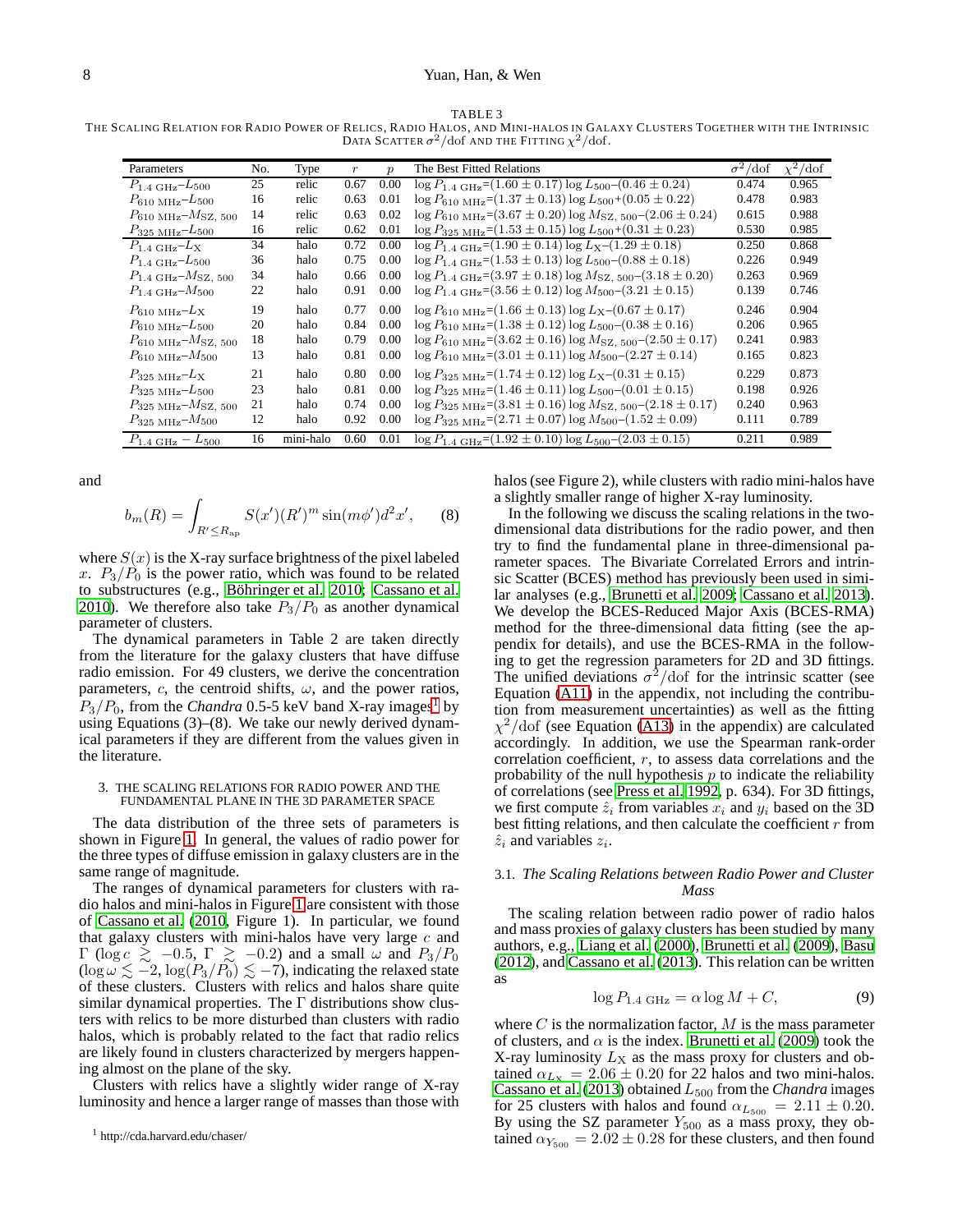TABLE 4 SEARCHING FOR A FUNDAMENTAL PLANE IN 3D PARAMETER SPACE BY INVOLVING DYNAMICAL PARAMETERS AND COMPARING THE INTRINSIC **DATA SCATTER**  $\sigma^2/d$ of AND THE FITTING  $\chi^2/d$ of.

| Parameters                                                 | No. | Type  | $\boldsymbol{p}$ | The best-fitted relation                                                                                                                  |       | $\sigma^2/\text{dof } \chi^2/\text{dof}$ |
|------------------------------------------------------------|-----|-------|------------------|-------------------------------------------------------------------------------------------------------------------------------------------|-------|------------------------------------------|
| $P_{1.4\,\mathrm{GHz}}$ - $L_{500}$                        | 13  | halo  |                  | 0.52 0.07 $\log P_{1.4 \text{ GHz}} = (2.56 \pm 0.11) \log L_{500} - (2.03 \pm 0.15)$                                                     | 0.309 | 0.903                                    |
| $P_{1.4\,\mathrm{GHz}}$ - $L_{500}$ - $\Gamma$             | 13  | halo  |                  | 0.54 0.06 $\log P_{1.4 \text{ GHz}} = (1.03 \pm 0.05) \log L_{500} - (0.87 \pm 0.17) \Gamma - (0.83 \pm 0.06)$                            | 0.050 | 1.002                                    |
| $P_{1.4\ \text{GHz}}$ - $L_{500}$ - $c$                    | 13  | halo  |                  | 0.64 0.02 $\log P_{1.4 \text{ GHz}} = (1.86 \pm 0.08) \log L_{500} - (2.39 \pm 0.16) \log c - (3.30 \pm 0.10)$                            | 0.154 | 0.989                                    |
| $P_{1.4\ \text{GHz}}$ - $L_{500}$ - $\omega$               | 13  | halo  |                  | 0.63 0.02 $\log P_{1.4 \text{ GHz}} = (2.05 \pm 0.06) \log L_{500} + (1.00 \pm 0.07) \log \omega - (0.07 \pm 0.07)$                       | 0.143 | 0.854                                    |
| $P_{1.4\ \text{GHz}} - L_{500} - \frac{P_3}{P_0}$          | 13  | halo  |                  | 0.68 0.00 log $P_{1.4 \text{ GHz}} = (1.57 \pm 0.08) \log L_{500} + (0.61 \pm 0.01) \log \frac{P_3}{P_0} + (2.99 \pm 0.09)$               | 0.160 | 0.864                                    |
| $P_{1.4\text{ GHz}}$ - $L_{500}$                           | 24  | halo  |                  | 0.70 0.00 $\log P_{1.4 \text{ GHz}} = (1.56 \pm 0.13) \log L_{500} - (0.94 \pm 0.16)$                                                     | 0.212 | 0.955                                    |
| $P_{1.4\ \text{GHz}}$ -L <sub>500</sub> - $\Gamma$         | 24  | halo  |                  | 0.75 0.00 $\log P_{1.4 \text{ GHz}} = (1.07 \pm 0.13) \log L_{500} - (0.52 \pm 0.29) \Gamma - (0.78 \pm 0.13)$                            | 0.130 | 0.955                                    |
| $P_{1.4\text{ GHz}}$ - $M$ sz, 500                         | 24  | halo  |                  | 0.64 0.00 $\log P_{1.4 \text{ GHz}} = (3.69 \pm 0.16) \log M_{\text{SZ}}$ 500 - $(2.94 \pm 0.16)$                                         | 0.209 | 0.958                                    |
| $P_{1.4 \text{ GHz}}$ - $M_{\text{SZ}}$ , 500- $\Gamma$ 24 |     | halo  |                  | 0.68 0.00 log $P_{1.4 \text{ GHz}} = (2.68 \pm 0.13)$ log $M_{\text{SZ}}$ , $_{500}$ – $(0.55 \pm 0.28)$ – $(2.28 \pm 0.12)$              | 0.113 | 0.946                                    |
| $P_{1.4\ \text{GHz}} - M_{500}$                            | 17  | halo  |                  | 0.88 0.00 $\log P_{1.4 \text{ GHz}} = (3.19 \pm 0.10) \log L_{500} - (2.87 \pm 0.12)$                                                     | 0.125 | 0.734                                    |
| $P_{1.4\ \text{GHz}}$ - $M_{500}$ - $\Gamma$               | 17  | halo  |                  | 0.90 0.00 $\log P_{1.4 \text{ GHz}} = (1.75 \pm 0.12) \log L_{500} - (0.43 \pm 0.11) \Gamma - (1.61 \pm 0.10)$                            | 0.090 | 0.871                                    |
| $P_{1.4\,\mathrm{GHz}}$ - $L_{500}$                        | 13  | relic |                  | 0.62 0.02 $\log P_{1.4 \text{ GHz}} = (2.18 \pm 0.16) \log L_{500} - (1.05 \pm 0.22)$                                                     | 0.626 | 0.947                                    |
| $P_{1.4\text{ GHz}}$ - $L_{500}$ - $\Gamma$                | 13  | relic |                  | 0.71 0.01 $\log P_{1.4 \text{ GHz}} = (0.88 \pm 0.25) \log L_{500} - (0.45 \pm 0.13) \Gamma - (0.71 \pm 0.16)$                            | 0.353 | 0.984                                    |
| $P_{1.4\text{ GHz}}$ - $L_{500}$                           |     |       |                  | 12 mini-halo 0.48 0.11 $\log P_{1.4 \text{ GHz}} = (2.31 \pm 0.08) \log L_{500} - (2.58 \pm 0.12)$                                        | 0.230 | 0.960                                    |
| $P_{1.4\ \text{GHz}} - L_{500} - \frac{P_3}{P_0}$          |     |       |                  | 12 mini-halo 0.66 0.02 $\log P_{1.4 \text{ GHz}} = (1.37 \pm 0.08) \log L_{500} + (0.32 \pm 0.01) \log \frac{P_3}{P_0} + (1.14 \pm 0.10)$ | 0.172 | 0.964                                    |



<span id="page-8-0"></span>FIG. 3.— Comparison of the effectiveness by involving different dynamical parameters to reduce the data scatter.

 $\alpha_{M_{500}} = 3.70 \pm 0.56$  for  $M_{500}$ . Since cluster mass  $M_{500}$  is related to  $L_{500}$  by  $L_{500} \propto M_{500}^{1.64}$  [\(Piffaretti et al. 2011\)](#page-12-75), it is understandable that  $\alpha_{M_{500}} = \alpha_{L_{500}} \times 1.64$ .

By using the radio power values of halos, relics, and minihalos at the three frequencies in Table 1 and cluster masses or proxies in Table 2, we check the scaling relations between the radio power and cluster masses for galaxy clusters. The power values of a pair of relics detected from one cluster are added for the following discussions. Results are shown in Figure [2](#page-6-0) and listed in Table 3.

First of all, let us look at different types of radio emission. The power of radio halos at any frequency is clearly correlated with the kinds of cluster masses or mass proxies. They show the strongest correlations and much less intrinsic data scattered around the best-fit correlations. For the relics and mini-halos, the radio power is found to be only marginally correlated with  $L_{500}$  (and also with  $M_{SZ, 500}$  for relics at 610 MHz), and the correlations are less strong and also the points are clearly more scattered around the best-fit correlations, as shown by the  $\sigma^2/dof$  in Table 3. The radio power of mini-halos at 1.4 GHz, if plotted against cluster mass, is consistent with the result in [Giacintucci et al.](#page-12-72) [\(2014b\)](#page-12-72), but we find a marginal correlation between  $P_{1.4 \text{ GHz}}$  and  $L_{500}$  or  $M_{500}$ with a Spearman rank-order correlation coefficient  $r = 0.6$ or 0.59. We also noticed that the radio power  $P_{1.4 \text{ GHz}}$  of halos and mini-halos at 1.4 GHz can be scaled together very well with  $M_{500}$ , as shown in the right panel of the first row in Fig.2 for the 22 halos together with 12 mini-halos.

Second, which of the mass estimates or mass proxies is good for the scaling relations? For relics and mini-halos,  $L_{500}$ 

seems to be the best, because not only are more data available for the host clusters but also the other masses or proxies do not show significant correlation. For radio halos, the  $M_{500}$  estimated from gas mass is the best for the scaling relations with radio power at any frequency, though fewer data are available for host clusters and thus we cannot exclude that the small size of the sample can affect the strength of the correlation. Among the other three mass proxies,  $L_{500}$  shows a slightly better correlation with the halo radio power than  $L_X$ and  $M_{SZ, 500}$ , as indicated by a slightly larger Spearman rankorder correlation coefficient r and a smaller deviation  $\sigma^2/\text{dof}$ as listed in Table 3. Therefore  $L_{500}$  is a common mass proxy for galaxy clusters which can be scaled with the radio power of all three types of diffuse radio emission.

We noticed that at any of these three frequencies, the scaling indices  $\alpha_{L_{500}}$  between the radio power and proxy  $L_{500}$ are almost the same for the relics and radio halos, though relic data are more scattered around the fitted lines. The scaling index we obtained for  $P_{1.4 \text{ GHz}}$  of halos and  $L_{\text{X}}$ is  $\alpha_{L_x}$  = 1.90  $\pm$  0.14, which is consistent with the previous results around  $\alpha_{L_X}$  = 2.06  $\pm$  0.2 in [Brunetti et al.](#page-12-7) [\(2009\)](#page-12-7). Our scaling indices for the power of radio halos  $P_{1.4 \text{ GHz}}$  against the SZ mass and  $M_{500}$  are  $3.97 \pm 0.18$  and  $3.56 \pm 0.12$ , respectively, which are consistent with the result  $\alpha_{M_{500}} = 3.70 \pm 0.56$  obtained by [Cassano et al.](#page-12-8) [\(2013\)](#page-12-8). For relics, the scaling index we found for  $P_{1.4 \text{ GHz}}$  and  $L_{500}$  is  $\alpha_{L_{500}} = 1.60 \pm 0.17$ , which is very consistent with the most recent result  $\alpha_{M_{500}} = 2.83 \pm 0.39$  given by [de Gasperin et al.](#page-12-11) [\(2014\)](#page-12-11) if we consider  $\alpha_{M_{500}} = \alpha_{L_{500}} \times 1.64$ . The scaling indices  $\alpha_{L_{500}}$  are roughly consistent at three frequencies if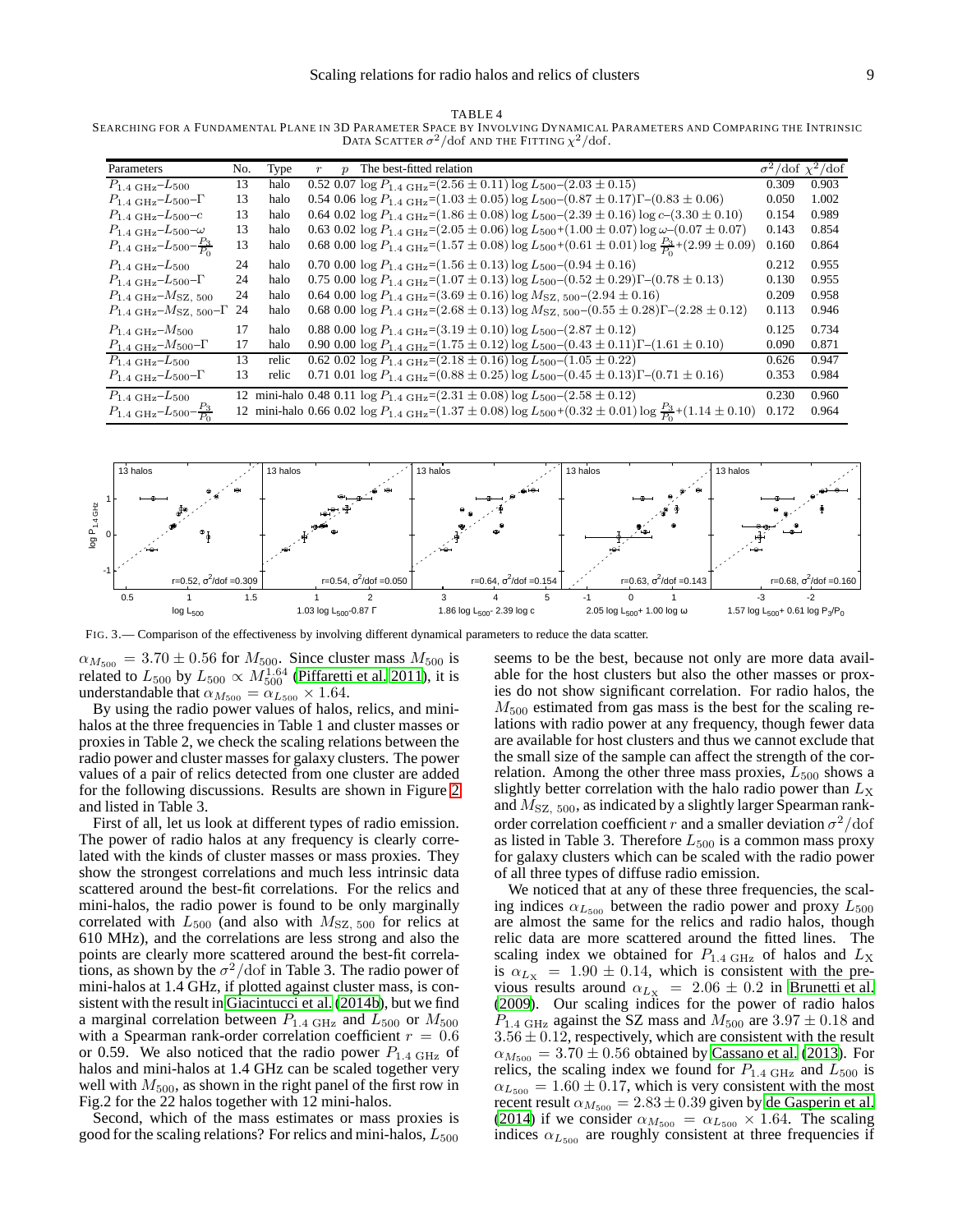

<span id="page-9-0"></span>FIG. 4.— The data scatter is effectively reduced by involving dynamical parameters  $\Gamma$  for radio halos and relics, and  $P_3/P_0$  for mini-halos.



<span id="page-9-1"></span>FIG. 5.— The best-fitted plane for 24 radio halos in 3D parameter space:  $\log P_{1.4 \text{ GHz}} = (1.07 \pm 0.13) \log L_{500} - (0.52 \pm 0.29) \Gamma - (0.78 \pm 0.13).$ Data are projected onto the three planes and shown as open circles.

considering the uncertainties, while scaling indices  $\alpha_{M_{500}}$  are different at three frequencies for the radio halos, which may be due to selection effect of the small sample and needs to be verified further in future.

### 3.2. *Searching for the Fundamental Plane in the 3D Parameter Space*

We search here for the correlation between the radio power P of halos, relics, and mini-halos with cluster mass M and the dynamical parameter  $D$  in 3D parameter spaces. Based on Equation [\(9\)](#page-7-1), the 3D relations in general can be written as

$$
\log P = \alpha \log M + \beta \log D + \gamma,\tag{10}
$$

which is the fundamental plane in the 3D space. The new fitting method introduced in the appendix can fit data with uncertainties. The data scatter  $\sigma^2/\text{dof}$  can be calculated via the offsets from the plane by considering the data uncertainties (see the appendix).

We search for the fundamental planes separately for radio halos, mini-halos, and relics. Because there is much less data for radio power at 610 and 325 MHz, we fit here only the data of  $P_{1.4 \text{ GHz}}$ . We adopt  $L_{500}$  as the main mass proxy, since its values are available for most galaxy clusters. To make a reasonable comparison of data scatter among the 2D and 3D correlations, we use the same cluster subsamples to check whether the inclusion of any dynamical parameter can reduce the data scatter and improve the fit.

First of all, we check which one of the four kinds of dynamical parameters is most effective. For a subsample of 13 galaxy clusters with radio halos, all four kinds of dynamical parameters,  $\Gamma$ ,  $\omega$ , c, and  $P_3/P_0$ , are available (as listed in Table 2). We find that involving any one of these dynamical parameters can reduce the  $\sigma^2$ /dof of the fitting, as listed in Table 4 and shown in Figure [3.](#page-8-0) Nevertheless the Γ can reduce the  $\sigma^2$ /dof most significantly from 0.309 to 0.050. In fact, the dynamical parameter  $\Gamma$  is available for a subsample of 24 galaxy clusters with radio halos, which works effectively as shown in Figure [4.](#page-9-0) The best fitting plane for the 24 radio halos is shown in Figure [5](#page-9-1) in the 3D space of  $P_{1.4 \text{ GHz}} - L_{500} - \Gamma$ . For this subsample of 24 galaxy clusters with radio halos, the SZ mass estimates  $M_{\text{SZ}}$ ,  $_{500}$  are available. We found that if we replace  $L_{500}$  with  $M_{SZ, 500}$ ,  $\Gamma$  works similarly well in the 3D fitting, see Table 4. This is also true for another subsample of 17 galaxy clusters with  $M_{500}$ .

We found that the dynamical parameter  $\Gamma$  also works well to reduce the data scatter for also a subsample of 13 galaxy clusters with relics, as seen in Table 4 and Figure [3.](#page-8-0) However, for a subsample of 12 galaxy clusters with minihalos, the most effective dynamical parameter is  $P_3/P_0$  which picks up the presence of a cold front in the X-ray images of cool-core clusters as a signature of gas sloshing (e.g., [Mazzotta & Giacintucci 2008\)](#page-12-87).

### 4. CONCLUSIONS AND DISCUSSIONS

In this paper, we collect the observed fluxes of radio halos, relics, and mini-halos of galaxy clusters from the literature and calculate the radio power of these three types of diffuse radio emission at three frequencies,  $P_{1.4 \text{ GHz}}, P_{610 \text{ MHz}},$  and  $P_{325 \text{ MHz}}$ . We also collect the mass estimates and mass proxies,  $L_{\rm X}$ ,  $L_{500}$ ,  $M_{\rm SZ, 500}$ , and  $M_{500}$  for these galaxy clusters, and obtain their dynamical parameters, Γ, c,  $\omega$ , and  $P_3/P_0$ from optical and X-ray image data. The data show that galaxy clusters with relics, radio halos, and mini-halos are in different dynamical states described by dynamical parameters. Radio relics and halos are detected from merging clusters, and mini-halos from relaxed clusters. By using these data, we studied the scaling relations for relics, radio halos, and mini-halos and searched for the fundamental plane in the 3D parameter space.

We conclude from our data that the radio powers of relics, radio halos, and mini-halos are all correlated with mass proxies  $L_{500}$ . The power of radio halos shows the strongest correlations. For the relics and mini-halos the correlations are less strong and also the points are clearly more scattered around the best-fit correlations. For radio halos, the scaling indices between the radio power and the mass proxies  $L_{500}$ and  $M_{SZ, 500}$  are consistent with each other at three frequen-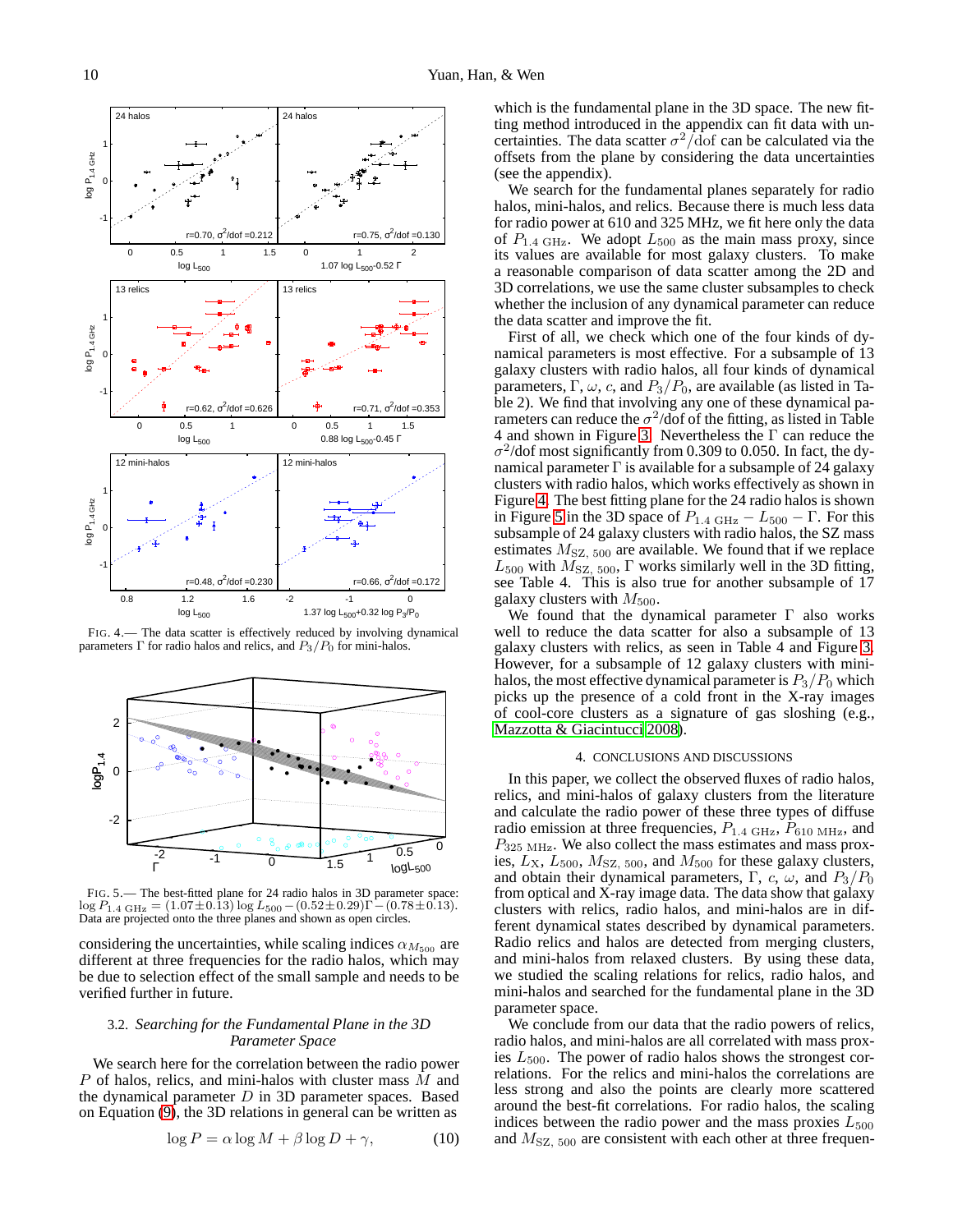cies. The powers of radio halos and mini-halos can be scaled together nicely with the cluster mass  $M_{500}$ .

We found that when any of various dynamical parameters is involved, the data scatter of the scaling relations between the radio power and mass proxies can be significantly reduced. For radio halos and relics, the most effective is to include the dynamical parameter Γ derived from the optical brightness distribution of cluster member galaxies. For the mini-halos, the radio power is closely related to  $P_3/P_0$  derived for the inner X-ray substructures of globally relaxed clusters.

Evidently the properties of diffuse radio emission in galaxy clusters are related not only to cluster mass but also to the dynamic states. First of all, to host diffuse radio emission, a galaxy cluster has to be massive enough to contain enough intracluster medium for dynamical stirring either in the central region of relaxed clusters for mini-halos or on cluster scales of merging clusters for radio halos or relics. When a massive cluster appears to be very relaxed with a cool core, a mini-halo could be produced as long as the substructures of cold fronts in the X-ray image appear [\(Mazzotta & Giacintucci 2008\)](#page-12-87), indicating that the turbulence generated by the gas sloshing of the dark-matter cores in the cluster potential well (e.g., [ZuHone et al. 2013\)](#page-13-19) is responsible for re-accelerating the relativistic electrons for diffuse radio emission.

Merging of galaxy clusters can generate turbulence on a cluster scale, which can re-accelerate relativistic particles and produce Mpc-size radio halos (e.g., [Brunetti & Jones 2014\)](#page-12-4). The dynamical states of merging clusters can be imprinted by substructures in the hot gas distribution seen in X-ray images or by the unrelaxed velocity distribution of member galaxies or their irregular brightness distributions. Looking at two proposed theoretical models for cluster halos: (1) the secondary model in which the relativistic electrons for synchrotron emis-

sion are the secondary products of the inelastic collision of thermal protons and cosmic-ray protons in clusters, and (2) the re-acceleration model in which the relativistic electrons are re-accerlerated by turbulence in the intracluster medium, we found that our results show the close relation between the dynamic stirring and radio halos in the format of a fundamental plane, which no doubt supports the re-acceleration scenario.

The merging of two massive clusters can also induce peripheral shocks that re-accelerate particles and compress or amplify the magnetic fields, so that giant radio relics can be produced in the shock region of the cluster periphery (e.g., Hoeft & Brüggen 2007; [Kang & Ryu 2013\)](#page-12-89). The sky distribution of member galaxy brightness is physically related to the dynamics of merging clusters, which has influence on the re-acceleration of particles in the peripheral shock regions and consequently is related to the radio power of relics as revealed in this paper.

In summary, in addition to the known scaling relations between the radio power and X-ray luminosity, we found that the power of radio halos and relics is correlated with cluster mass proxies and dynamical parameters in the form of a fundamental plane.

We thank Dr. Tiziana Venturi and also the referee for very careful reading of the manuscript and very instructive comments that helped us to improve the paper significantly. The authors are supported by the Strategic Priority Research Program "The Emergence of Cosmological Structures" of the Chinese Academy of Sciences, Grant No. XDB09010200, and the National Natural Science Foundation of China (11103032, 11473034) and the Young Researcher Grant of National Astronomical Observatories, Chinese Academy of Sciences.

### APPENDIX

#### THE 3D LINEAR REGRESSION FOR DATA WITH UNCERTAINTIES

Linear regression analysis is widely used to study the correlation of two sets of data. Astronomical data sets usually have measurement uncertainties. The BCES method has been used for astronomical data analysis (e.g., [Brunetti et al. 2009;](#page-12-7) [Cassano et al.](#page-12-8) [2013;](#page-12-8) [Zhao et al. 2013\)](#page-13-20) because: (1) observational data have uncertainties; (2) uncertainties of data sets can be dependent; (3) regression lines such as the bisector and the orthogonal regression (OR) can be obtained easily. See [Akritas & Bershady](#page-12-90) [\(1996\)](#page-12-90) for details.

In this work, the data sets of galaxy clusters in Tables 1 and 2 have measurement uncertainties, and the level of uncertainties for different parameters obtained from different observations can be very different. For example, the uncertainty of  $L_{500}$  from [Cassano et al.](#page-12-8) [\(2013\)](#page-12-8) derived from the *Chandra* data is about a magnitude smaller than those in the MCXC catalog derived from the *ROSAT* data. The BCES method can be used to fit data in five approaches: (1) BCES(*Y*|*X*), where the deviations of data to the fitted line are measured vertically; (2) BCES(*X*|*Y*), where the deviations are measured horizontally; (3) OR, where the deviations are measured perpendicularly to the fitted line; (4) RMA, where the deviations are measured both perpendicularly and horizontally; (5) BCES bisector, which is the bisector of the BCES(*Y*|*X*) and BCES(*X*|*Y*) lines. The last three approaches are usually recommended because both axises are considered simultaneously. The BCES bisector method has not yet be developed for 3D fitting. The BCES-RMA method usually gives very similiar fitting coefficients to the BCES bisector method.

The 2D BCES-RMA method is derived directly from the ordinary least-square (OLS) method, which ensures that the sum of deviations between the data points and the fitted line is as small as possible (e.g., [Isobe et al. 1990](#page-12-91)). The OLS method is only available for data fitting without considering data uncertainty. If the variables of interest are denoted by  $X_{1i},X_{2i}$  and the observed data for them denoted by  $Y_{1i}$ ,  $Y_{2i}$ , we have

$$
Y_{1i} = X_{1i} \pm \epsilon_{1i}, Y_{2i} = X_{2i} \pm \epsilon_{2i}
$$
\n(A1)

where  $\epsilon_{1i}, \epsilon_{2i}$  are uncertainties. The linear regression model is formulized as

$$
X_{2i} = \alpha X_{1i} + \beta. \tag{A2}
$$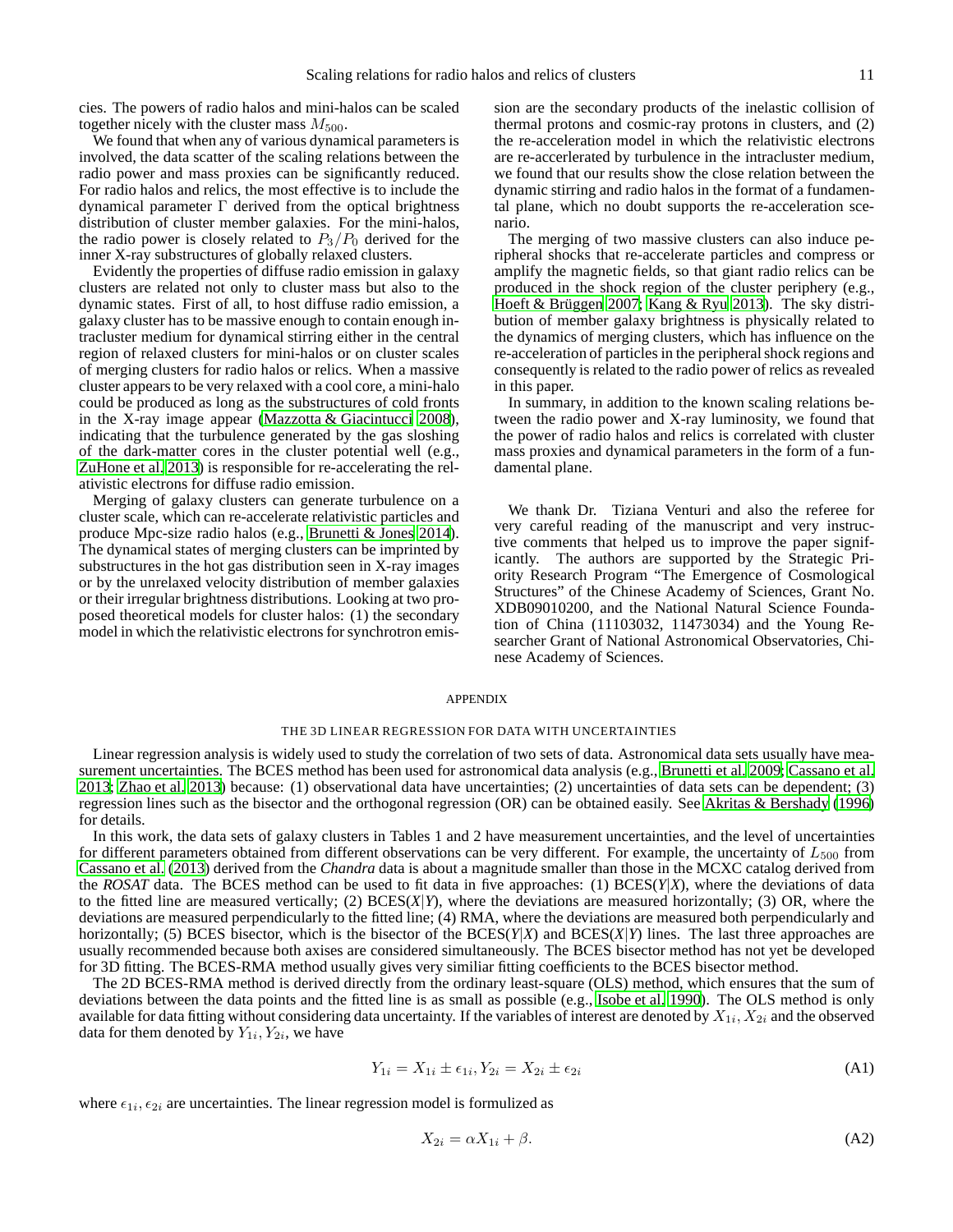# 12 Yuan, Han, & Wen

According to the OLS method, we can obtain the fitting coefficients  $\alpha_1$  and  $\beta_1$  for OLS(*Y*|*X*) as

$$
\alpha_1 = \frac{C(X_{1i}, X_{2i})}{V(X_{2i})}, \n\beta_1 = \bar{X}_{2i} - \alpha_1 \cdot \bar{X}_{1i},
$$
\n(A3)

where

$$
C(X_{mi}, X_{ni}) = \sum_{i=1}^{N} (X_{mi} - \bar{X}_m)(X_{ni} - \bar{X}_n),
$$
  
\n
$$
V(X_{mi}) = \sum_{i=1}^{N} (X_{mi} - \bar{X}_m)^2,
$$
  
\n
$$
\bar{X}_m = \frac{1}{N} \sum_{i=1}^{N} X_{mi}.
$$
\n(A4)

Similarly, one can obtain the coefficients  $\alpha_2$  and  $\beta_2$  for OLS(*X*|*Y*), and the coefficients  $\alpha_{\text{RMA}}$  and  $\beta_{\text{RMA}}$  for OLS-RMA can be defined as (for details, see [Isobe et al. 1990\)](#page-12-91)

$$
\alpha_{\text{RMA}} = (\alpha_1 \alpha_2)^{1/2},
$$
  
\n
$$
\beta_{\text{RMA}} = \bar{Y}_2 - \alpha_{\text{RMA}} \cdot \bar{Y}_1.
$$
\n(A5)

According to [Akritas & Bershady \(1996](#page-12-90)), the fitting coefficients for the BCES method can be obtained from the OLS method from

$$
C(Y_{mi}, Y_{ni}) = C(X_{mi}, X_{ni}) + \sum_{i=1}^{N} \epsilon_{mi} \epsilon_{ni},
$$
  
\n
$$
V(Y_{mi}) = V(X_{mi}) + \sum_{i=1}^{N} \epsilon_{mi}^2,
$$
  
\n
$$
\bar{Y}_{mi} = \bar{X}_{mi}.
$$
\n(A6)

Inserting Equations (A3), (A4), and (A6) into Equations (A5), one can obtain the fitting coefficients  $\hat{\alpha}_{\text{RMA}}$ ,  $\hat{\beta}_{\text{RMA}}$  for BCES-RMA fitting.

Now we extend the method for 3D data fitting. Let the variables haveing intrinsic real values be denoted by  $X_{1i}, X_{2i}, X_{3i}$ , and the observed data by  $Y_{1i}, Y_{2i}, Y_{3i}$ , hence the relation between observed data and the variables is

$$
Y_{1i} = X_{1i} \pm \epsilon_{1i}, Y_{2i} = X_{2i} \pm \epsilon_{2i}, \text{and } Y_{3i} = X_{3i} \pm \epsilon_{3i}.
$$
 (A7)

The linear regression model is formulated as

$$
X_{3i} = \alpha' X_{1i} + \beta' X_{2i} + \gamma'.\tag{A8}
$$

As in 2D fitting, one can get the coefficients  $\alpha'_1$ ,  $\beta'_1$ , and  $\gamma'_1$  for  $OLS(Y_3|Y_1, Y_2)$  as follows:

$$
\beta'_{1} = \frac{C(X_{1i}, X_{3i})C(X_{1i}, X_{2i}) - C(X_{2i}, X_{3i})V(X_{1i})}{C^{2}(X_{1i}, X_{2i}) - V(X_{1i})V(X_{2i})},
$$
\n
$$
\alpha'_{1} = \frac{C(X_{1i}, X_{3i}) - \beta'_{1} \cdot C(X_{1i}, X_{2i})}{V_{1i}},
$$
\n
$$
\gamma'_{1} = \bar{X}_{3i} - \alpha'_{1} \cdot \bar{X}_{1i} - \beta'_{1} \cdot \bar{X}_{2i}.
$$
\n(A9)

One can also obtain  $\alpha'_2$ ,  $\beta'_2$ , and  $\gamma'_2$  for BCES( $Y_1|Y_2, Y_3$ ) and  $\alpha'_3$ ,  $\beta'_3$ , and  $\gamma'_3$  for BCES( $Y_2|Y_1, Y_3$ ), respectively. In principle, the 3D RMA fitting is to search for a plane that can minimize the  $Y_1, Y_2$ , and  $Y_3$ . It is not easy, however, to obtain the fitting coefficients analytically. We define 3D OLS-RMA fitting coefficients as

$$
\alpha'_{\text{RMA}} = (\alpha'_1 \alpha'_2 \alpha'_3)^{1/3},
$$
\n
$$
\beta'_{\text{RMA}} = (\beta'_1 \beta'_2 \beta'_3)^{1/3},
$$
\n
$$
\gamma'_{\text{RMA}} = \bar{Y}_3 - \alpha'_{\text{RMA}} \cdot \bar{Y}_1 - \beta'_{\text{RMA}} \cdot \bar{Y}_2.
$$
\n(A10)

Inserting Equations (A4), (A6), and (A9) into Equations (A10), one can obtain the fitting coefficients  $\hat{\alpha}'_{\text{RMA}}$ ,  $\hat{\beta}'_{\text{RMA}}$  and  $\hat{\gamma}'_{\text{RMA}}$ .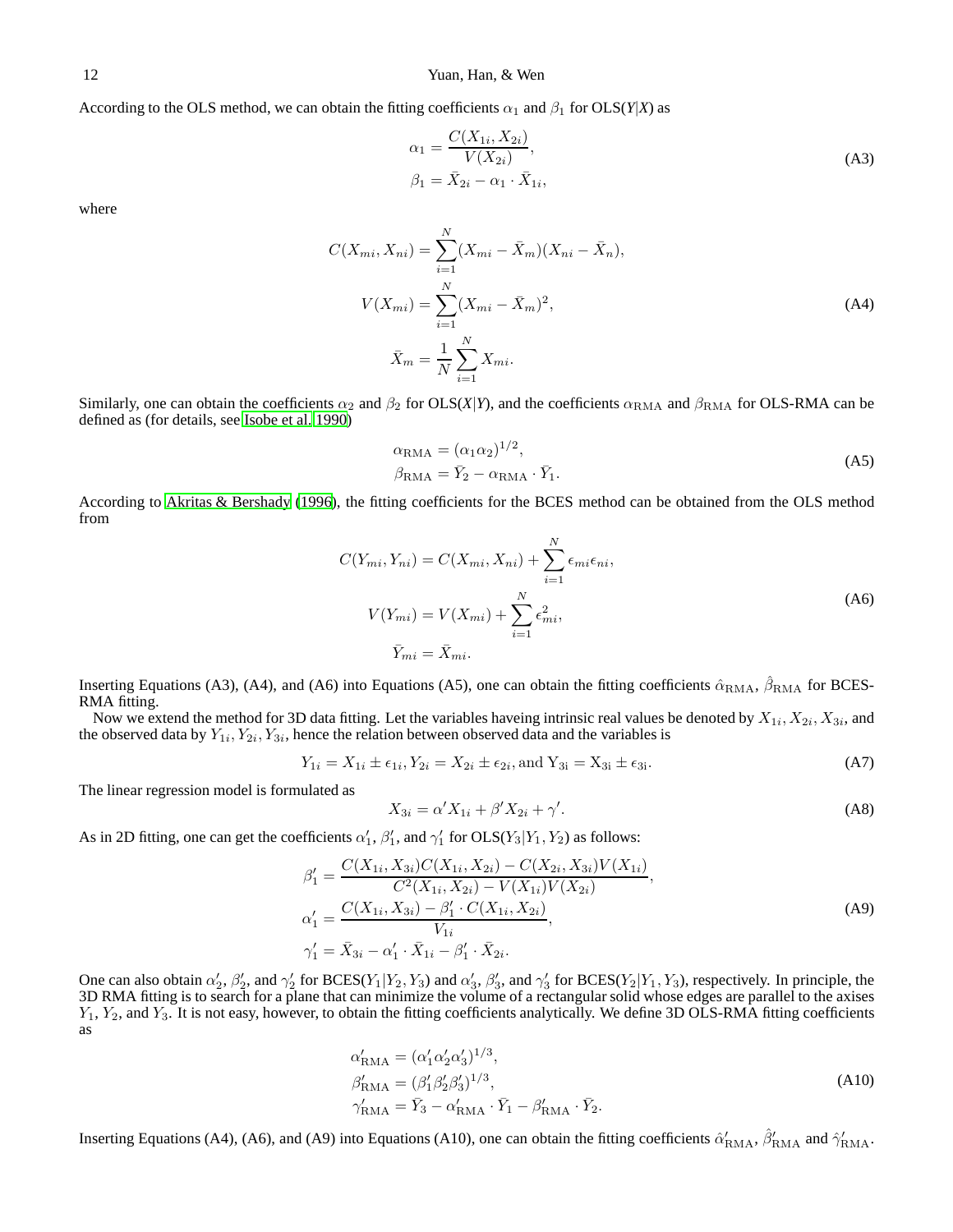The intrinsic scatter  $\sigma^2$ /dof for 3D fitting is then calculated by [\(Colafrancesco et al. 2014\)](#page-12-92)

<span id="page-12-84"></span>
$$
\frac{\sigma^2}{\text{dof}} = \frac{\sum_{i=1}^{N} (r_{3i} - \bar{r}_3)^2 - \sum_{i=1}^{N} \epsilon_{3i}^2}{N - 3},\tag{A11}
$$

where  $r_{3i}$  is the residual

$$
r_{3i} = Y_{3i} - \hat{\alpha}'_{\text{RMA}} \cdot Y_{1i} - \hat{\beta}'_{\text{RMA}} \cdot Y_{2i} - \gamma'_{\text{RMA}},
$$
\n(A12)

then  $\chi^2$ /dof can be written as

<span id="page-12-85"></span>
$$
\frac{\chi^2}{\text{dof}} = \frac{1}{N-3} \sum_{i=1}^{N} \frac{r_{3i}^2}{\epsilon_{3i}^2 + \hat{\alpha}_{\text{RMA}}'^2 \epsilon_{1i}^2 + \hat{\beta}_{\text{RMA}}'^2 \epsilon_{2i}^2 + \sigma^2/\text{dof}}.
$$
\n(A13)

#### REFERENCES

- <span id="page-12-90"></span>Akritas, M. G., & Bershady, M. A. 1996, ApJ, 470, 706
- <span id="page-12-13"></span>Arnaud, M., Pratt, G. W., Piffaretti, R., et al. 2010, A&A, 517, A92
- <span id="page-12-36"></span>Bacchi, M., Feretti, L., Giovannini, G., & Govoni, F. 2003, A&A, 400, 465
- <span id="page-12-15"></span>Basu, K. 2012, MNRAS, 421, L112
- <span id="page-12-24"></span>Böhringer, H., Voges, W., Huchra, J. P., et al. 2000, ApJS, 129, 435
- <span id="page-12-25"></span>Böhringer, H., Schuecker, P., Guzzo, L., et al. 2004, A&A, 425, 367
- <span id="page-12-31"></span>Böhringer, H., Pratt, G. W., Arnaud, M., et al. 2010, A&A, 514, A32
- <span id="page-12-64"></span>Bonafede, A., Giovannini, G., Feretti, L., Govoni, F., & Murgia, M. 2009a, A&A, 494, 429
- <span id="page-12-60"></span>Bonafede, A., Intema, H. T., Brüggen, M., et al. 2014a, ApJ, 785, 1
- <span id="page-12-57"></span>Bonafede, A., Feretti, L., Giovannini, G., et al. 2009b, A&A, 503, 707
- <span id="page-12-56"></span>Bonafede, A., Brüggen, M., van Weeren, R., et al. 2012, MNRAS, 426, 40
- <span id="page-12-53"></span>Bonafede, A., Intema, H. T., Brüggen, M., et al. 2014b, MNRAS, 444, L44 Brentjens, M. A. 2008, A&A, 489, 69
- <span id="page-12-52"></span><span id="page-12-49"></span>Brown, S., Duesterhoeft, J., & Rudnick, L. 2011, ApJ, 727, L25
- <span id="page-12-7"></span>Brunetti, G., Cassano, R., Dolag, K., & Setti, G. 2009, A&A, 507, 661
- <span id="page-12-4"></span>Brunetti, G., & Jones, T. W. 2014, International Journal of Modern Physics D, 23, 30007
- <span id="page-12-6"></span>Brunetti, G., Venturi, T., Dallacasa, D., et al. 2007, ApJ, 670, L5
- <span id="page-12-35"></span>Brunetti, G., Giacintucci, S., Cassano, R., et al. 2008, Nature, 455, 944
- <span id="page-12-30"></span>Buote, D. A., & Tsai, J. C. 1995, ApJ, 452, 522
- <span id="page-12-1"></span>Cassano, R., Ettori, S., Giacintucci, S., et al. 2010, ApJ, 721, L82
- <span id="page-12-9"></span>Cassano, R., Gitti, M., & Brunetti, G. 2008, A&A, 486, L31
- <span id="page-12-8"></span>Cassano, R., Ettori, S., Brunetti, G., et al. 2013, ApJ, 777, 141
- <span id="page-12-48"></span>Clarke, T. E., & Ensslin, T. A. 2006, AJ, 131, 2900
- <span id="page-12-92"></span>Colafrancesco, S., Emritte, M. S., Mhlahlo, N., & Marchegiani, P. 2014, A&A, 566, A42
- <span id="page-12-2"></span>Cuciti, V., Cassano, R., Brunetti, G., et al. 2015, A&A, 580, A97
- <span id="page-12-34"></span>Dallacasa, D., Brunetti, G., Giacintucci, S., et al. 2009, ApJ, 699, 1288
- <span id="page-12-77"></span>David, L. P., Forman, W., & Jones, C. 1999, ApJ, 519, 533
- <span id="page-12-11"></span>de Gasperin, F., van Weeren, R. J., Brüggen, M., et al. 2014, MNRAS, 444, 3130
- <span id="page-12-43"></span>Drabent, A., Hoeft, M., Pizzo, R. F., et al. 2015, A&A, 575, A8
- <span id="page-12-81"></span>Ebeling, H., Barrett, E., Donovan, D., et al. 2007, ApJ, 661, L33
- <span id="page-12-23"></span>Ebeling, H., Edge, A. C., Allen, S. W., et al. 2000, MNRAS, 318, 333
- <span id="page-12-22"></span>Ebeling, H., Edge, A. C., Bohringer, H., et al. 1998, MNRAS, 301, 881
- Ebeling, H., Edge, A. C., Mantz, A., et al. 2010, MNRAS, 407, 83
- <span id="page-12-83"></span><span id="page-12-79"></span>Ebeling, H., Mullis, C. R., & Tully, R. B. 2002, ApJ, 580, 774
- 
- <span id="page-12-21"></span>Ebeling, H., Voges, W., Bohringer, H., et al. 1996, MNRAS, 281, 799
- <span id="page-12-44"></span>Feretti, L., Fusco-Femiano, R., Giovannini, G., & Govoni, F. 2001, A&A, 373, 106
- <span id="page-12-0"></span>Feretti, L., Giovannini, G., Govoni, F., & Murgia, M. 2012, A&A Rev., 20, 54
- <span id="page-12-45"></span>Feretti, L., Orrù, E., Brunetti, G., et al. 2004, A&A, 423, 111
- <span id="page-12-71"></span>Feretti, L., Schuecker, P., Böhringer, H., Govoni, F., & Giovannini, G. 2005, A&A, 444, 157
- <span id="page-12-61"></span>Giacintucci, S., Dallacasa, D., Venturi, T., et al. 2011a, A&A, 534, A57
- <span id="page-12-59"></span>Giacintucci, S., Kale, R., Wik, D. R., Venturi, T., & Markevitch, M. 2013, ApJ, 766, 18
- <span id="page-12-73"></span>Giacintucci, S., Markevitch, M., Brunetti, G., Cassano, R., & Venturi, T. 2011b, A&A, 525, L10
- <span id="page-12-74"></span>Giacintucci, S., Markevitch, M., Brunetti, G., et al. 2014a, ApJ, 795, 73
- <span id="page-12-72"></span>Giacintucci, S., Markevitch, M., Venturi, T., et al. 2014b, ApJ, 781, 9
- <span id="page-12-62"></span>Giacintucci, S., Venturi, T., Brunetti, G., et al. 2009a, A&A, 505, 45
- <span id="page-12-40"></span>Giacintucci, S., Venturi, T., Cassano, R., Dallacasa, D., & Brunetti, G. 2009b, ApJ, 704, L54
- <span id="page-12-51"></span>Giacintucci, S., Venturi, T., Brunetti, G., et al. 2005, A&A, 440, 867
- <span id="page-12-63"></span>Giacintucci, S., Venturi, T., Macario, G., et al. 2008, A&A, 486, 347
- <span id="page-12-42"></span>Giovannini, G., Bonafede, A., Feretti, L., et al. 2009, A&A, 507, 1257
- <span id="page-12-17"></span>Giovannini, G., & Feretti, L. 2000, New Astro., 5, 335
- <span id="page-12-68"></span>Giovannini, G., Feretti, L., & Stanghellini, C. 1991, A&A, 252, 528
- <span id="page-12-55"></span>Giovannini, G., Feretti, L., Venturi, T., Kim, K.-T., & Kronberg, P. P. 1993, ApJ, 406, 399
- <span id="page-12-39"></span>Govoni, F., Feretti, L., Giovannini, G., et al. 2001, A&A, 376, 803
- <span id="page-12-46"></span>Govoni, F., Murgia, M., Feretti, L., et al. 2005, A&A, 430, L5
- <span id="page-12-88"></span>Hoeft, M., & Brüggen, M. 2007, MNRAS, 375, 77
- <span id="page-12-91"></span>Isobe, T., Feigelson, E. D., Akritas, M. G., & Babu, G. J. 1990, ApJ, 364, 104
- <span id="page-12-65"></span>Kale, R., Dwarakanath, K. S., Bagchi, J., & Paul, S. 2012, MNRAS, 426, 1204
- <span id="page-12-10"></span>Kale, R., Venturi, T., Giacintucci, S., et al. 2013, A&A, 557, A99 —. 2015, A&A, 579, A92
- <span id="page-12-89"></span><span id="page-12-3"></span>Kang, H., & Ryu, D. 2013, ApJ, 764, 95
- <span id="page-12-54"></span>Kim, K.-T., Kronberg, P. P., Dewdney, P. E., & Landecker, T. L. 1990, ApJ, 355, 29
- <span id="page-12-80"></span>Kocevski, D. D., Ebeling, H., Mullis, C. R., & Tully, R. B. 2007, ApJ, 662, 224
- <span id="page-12-5"></span>Liang, H., Hunstead, R. W., Birkinshaw, M., & Andreani, P. 2000, ApJ, 544, 686
- <span id="page-12-69"></span>Lindner, R. R., Baker, A. J., Hughes, J. P., et al. 2014, ApJ, 786, 49
- <span id="page-12-38"></span>Macario, G., Markevitch, M., Giacintucci, S., et al. 2011, ApJ, 728, 82
- <span id="page-12-37"></span>Macario, G., Venturi, T., Brunetti, G., et al. 2010, A&A, 517, A43
- <span id="page-12-26"></span>Mantz, A., Allen, S. W., Ebeling, H., Rapetti, D., & Drlica-Wagner, A. 2010, MNRAS, 406, 1773
- <span id="page-12-87"></span>Mazzotta, P., & Giacintucci, S. 2008, ApJ, 675, L9
- <span id="page-12-82"></span>Menanteau, F., Hughes, J. P., Sifón, C., et al. 2012, ApJ, 748, 7
- 
- <span id="page-12-12"></span>Motl, P. M., Hallman, E. J., Burns, J. O., & Norman, M. L. 2005, ApJ, 623, L63
- <span id="page-12-32"></span>Murgia, M., Govoni, F., Feretti, L., & Giovannini, G. 2010, A&A, 509, A86
- <span id="page-12-58"></span>Pandey-Pommier, M., Richard, J., Combes, F., et al. 2013, A&A, 557, A117 Piffaretti, R., Arnaud, M., Pratt, G. W., Pointecouteau, E., & Melin, J.-B.
- <span id="page-12-75"></span>2011, A&A, 534, A109
- <span id="page-12-47"></span>Pizzo, R. F., & de Bruyn, A. G. 2009, A&A, 507, 639
- <span id="page-12-14"></span>Planck Collaboration, Ade, P. A. R., Aghanim, N., et al. 2014a, A&A, 571, A20
- <span id="page-12-16"></span>—. 2014b, A&A, 571, A29
- <span id="page-12-27"></span>—. 2015, ArXiv e-prints
- <span id="page-12-29"></span>Poole, G. B., Fardal, M. A., Babul, A., et al. 2006, MNRAS, 373, 881
- <span id="page-12-76"></span>Popesso, P., Böhringer, H., Brinkmann, J., Voges, W., & York, D. G. 2004, A&A, 423, 449
- <span id="page-12-86"></span>Press, W. H., Teukolsky, S. A., Vetterling, W. T., & Flannery, B. P. 1992, Numerical recipes in FORTRAN. The art of scientific computing
- <span id="page-12-78"></span>Reiprich, T. H., & Böhringer, H. 2002, ApJ, 567, 716
- <span id="page-12-66"></span>Riseley, C. J., Scaife, A. M. M., Oozeer, N., Magnus, L., & Wise, M. W. 2015, MNRAS, 447, 1895
- <span id="page-12-28"></span>Santos, J. S., Rosati, P., Tozzi, P., et al. 2008, A&A, 483, 35
- <span id="page-12-19"></span>Shimwell, T. W., Brown, S., Feain, I. J., et al. 2014, MNRAS, 440, 2901
- <span id="page-12-20"></span>Shimwell, T. W., Markevitch, M., Brown, S., et al. 2015, MNRAS, 449, 1486
- <span id="page-12-50"></span>Storm, E., Jeltema, T. E., & Rudnick, L. 2015, MNRAS, 448, 2495
- <span id="page-12-18"></span>Trasatti, M., Akamatsu, H., Lovisari, L., et al. 2015, A&A, 575, A45
- <span id="page-12-33"></span>Vacca, V., Feretti, L., Giovannini, G., et al. 2014, A&A, 561, A52
- <span id="page-12-41"></span>Vacca, V., Govoni, F., Murgia, M., et al. 2011, A&A, 535, A82
- <span id="page-12-70"></span>van Weeren, R. J., Bonafede, A., Ebeling, H., et al. 2012a, MNRAS, 425, L36
- <span id="page-12-67"></span>van Weeren, R. J., Brüggen, M., Röttgering, H. J. A., & Hoeft, M. 2011a, MNRAS, 418, 230